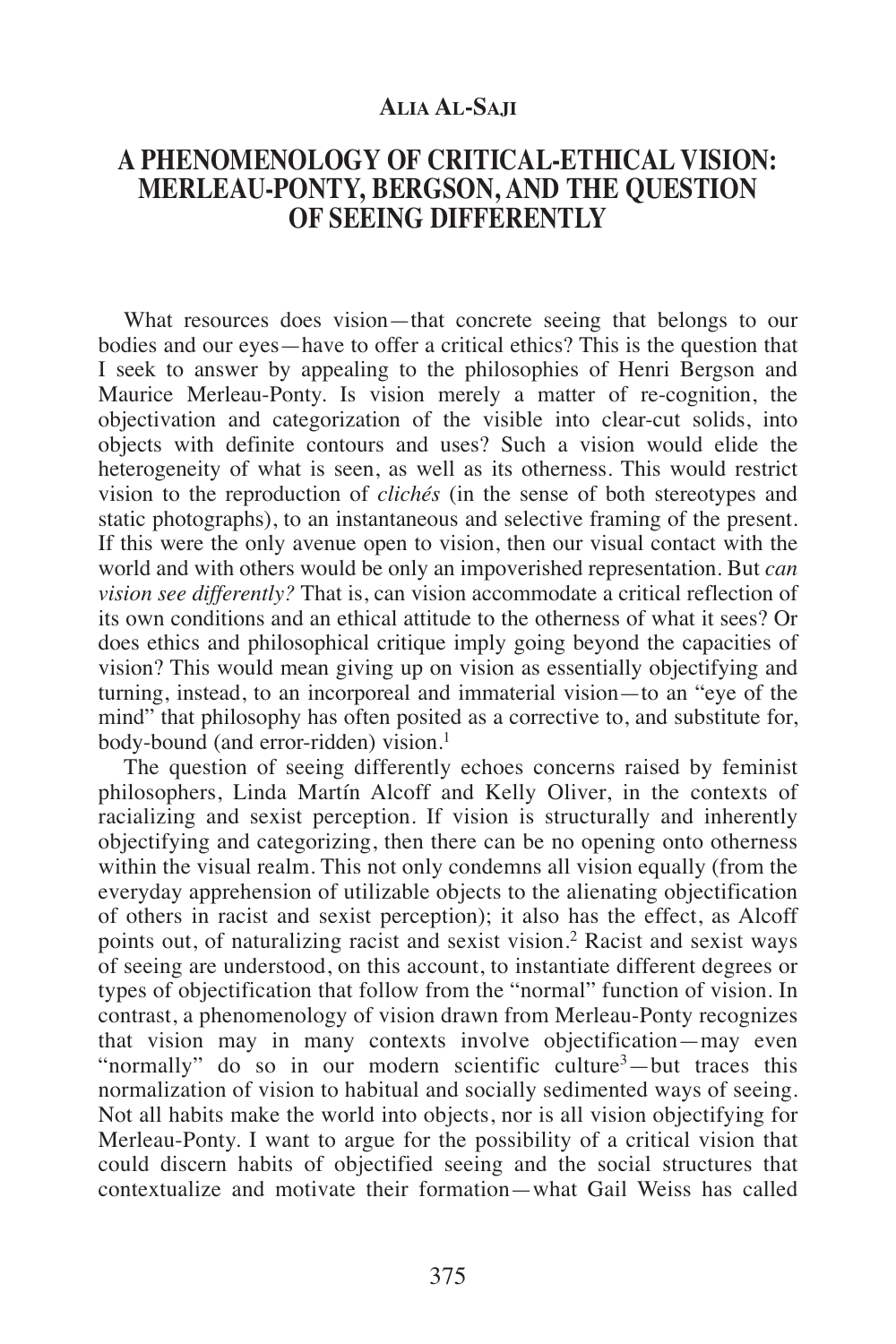their "social reference."4 An anti-racist vision can learn to see the conditions, material, historical, social and discursive, of racializing perception.5 A feminist vision can see the ways in which bodies have been gendered and the exclusions and occlusions of complex difference that this has entailed. Thus I want to claim, with Alcoff, that we can "learn to see better"6 and, with Oliver, that an ethical, "loving vision" is possible, even necessary, for subjectivity and for seeing others.<sup>7</sup>

My contention in this paper is that, though vision can take the reductive and static form of objectification, another kind of vision is possible. This alternative seeing is, I argue, a critical and ethical vision that is attuned to the affective dimensions generative of visibility and not merely focused on its objectivated forms.8 Rather than appearing as an instantaneous and naturalized perception, this vision inscribes the thickness of the instituted past, the materiality of life and the complex dimensionality of the social. This would be a vision that overcomes its self-forgetfulness (an *anamnesis* in David Levin's words).<sup>9</sup> As such it remembers its debt to invisibility, to historicity, sociality, and otherness. It is this concrete, dynamic and affective seeing that, I believe, is forgotten when vision falls into habits of objectification. And it is this seeing that must be learned or recuperated for vision to become an opening to otherness.

More precisely, I discern within the project of seeing differently two sides that must be held together and which are, to use Merleau-Ponty's expression, the obverse and reverse of one another (VI 138/182): the critical and the ethical. Both aspects of vision can be found in the texts of Alcoff and Oliver<sup>10</sup>—though the terms "critical" and "ethical," and any problems ensuing from this distinction, are mine. These terms do not designate two discrete experiential moments; rather, they are meant to make visible the integral dimensions of one phenomenologically transformative experience that could be called *criticalethical vision*. My argument in this essay exposes how any separation of critique and ethics is an abstraction that reinstalls the forgetfulness of objectifying vision.11 The critical without the ethical remains detached from lived experience and risks falling back into the trap of totalizing vision—the desire to make all that is unseen visible in order to know and possess it. This is the equivalent of making visible the socially constituted subject-positions in which we find ourselves, but forgetting the diversity of subjectivities acting, responding and resisting therein (thus reducing the thickness of those subjectivities to their subject-positions).<sup>12</sup> But the ethical without the critical is also problematic, for it nurtures the dream of rejoining the other in his/her lived experience, concrete joys and sufferings, without seeing the differential power structures and historicities, the ways in which I and other are positioned so as to prevent any undistorted coincidence between us. This is the equivalent of seeing others as singular individuals and attempting to describe their lived experiences in an immediacy that forgets to situate the seer within the field of vision described.

My aim in this essay will be to explore the possibility of critical-ethical vision through Merleau-Ponty's later works, in particular "Eye and Mind,"13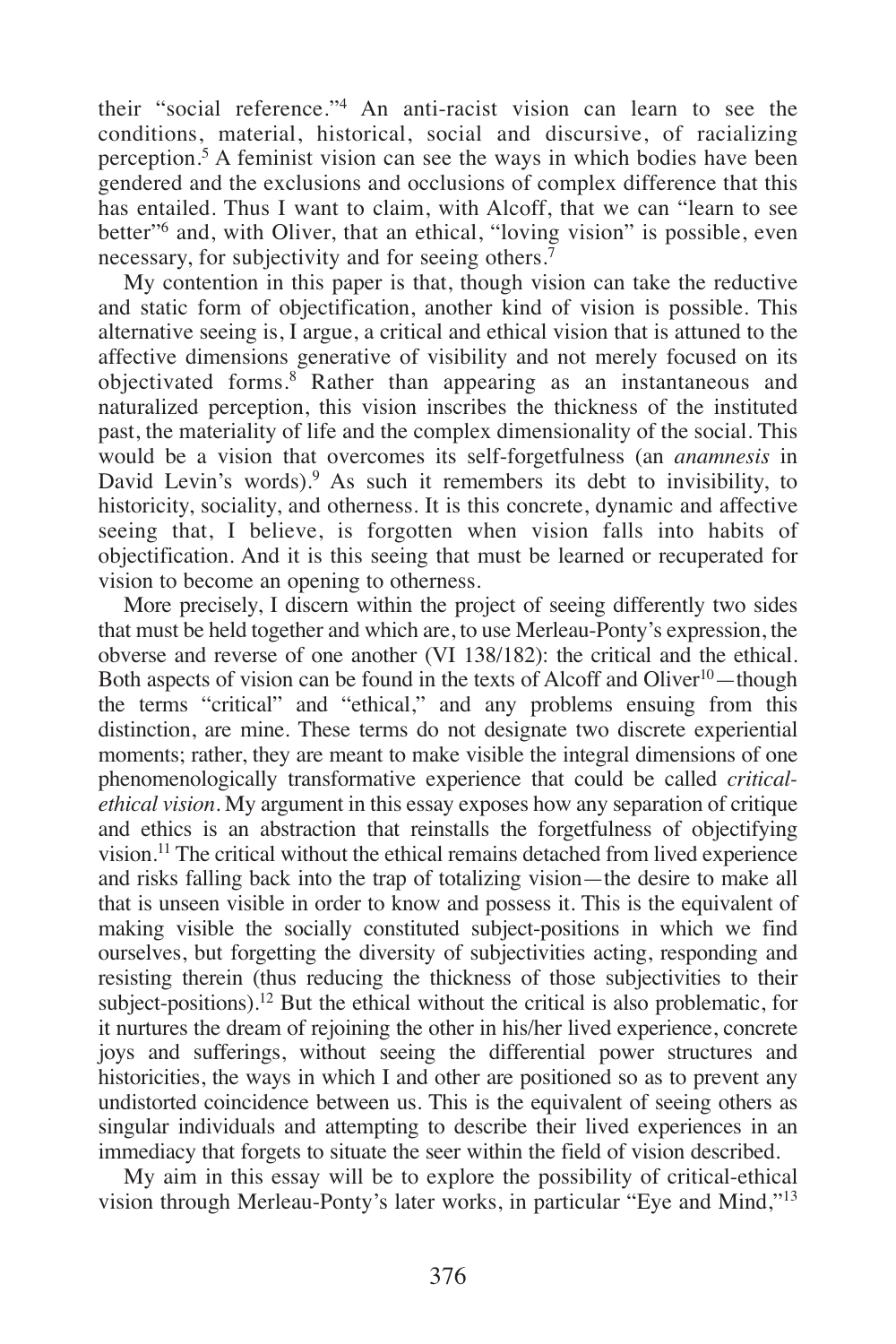while drawing on Bergson's *Matière et mémoire* and his 1911 essay "La perception du changement" *(La pensée et le mouvant)*. <sup>14</sup> Both Merleau-Ponty and Bergson formulate critiques of what could be called habitual or "empirical" vision, a term which is Merleau-Ponty's (EM 181/68); and both locate an alternative kind of vision in the work of the artist, and in particular the painter.15 Vision, in my reading of these texts, finds different directions and dilated senses, breaking with its objectifying habits. Critically, it sees the conditions that make visibility and objectification possible—conditions which are diacritical, social, historical and material. Ethically, it changes its habits of seeing—not in order to see through the other's eyes, nor to simply see the other—but, to paraphrase Merleau-Ponty, in order *to see according to, or with, the other.* (EM 164/23)<sup>16</sup>

#### I. *The Blinders of Objectifying Vision*

In "Eye and Mind," Merleau-Ponty distinguishes between a "profane," objectifying vision and the painter's vision. Objectifying vision he identifies with operationalism—for which what is is only what can be observed and measured, what can come to count as an object. (EM 160/11) *Phenomenology of Perception* had already taught us that we learn to perceive. It is through the acquisition of motor and perceptual habits that the body schema develops and that the world comes to be seen under the different aspects and with the particular differentiations that it appears to have. The perceived world mirrors the practical possibilities (the "I can," and I would add the "I cannot") of my body and changes in conjunction with my changing habits. Seeing is therefore not an indifferent and neutral recording of the visible. Seeing configures the visible according to the ways my eyes have of wandering in it, according not only to my habitual eye movements but the habitual and nascent motor anticipations of my body. Merleau-Ponty notes that "[t]he gaze gets more or less from things according to the way in which it questions them, ranges over or dwells on them. To learn to see colors is to acquire a certain style of seeing, a new use of one's own body: it is to enrich and recast the body image." (PhP 153/179) But it is not only the body that is recast by habit, the perceived world is differentiated and configured in new ways; it appears differently. Indeed, visibility takes on a particular organization that corresponds to our habits of seeing; certain differences, and hence meanings, become salient while other dimensions of difference are invisible.

In this vein, a re-reading of "Eye and Mind" becomes possible; for the "inherence of the one who sees in that which he sees" carries another sense. (EM 163/19) Vision, we could say, makes visible; it makes something visible. But objectifying vision makes the world visible as objects. It crystallizes the world into independent and self-enclosed solids, "as though [they] meant nothing to us and yet [were] predestined for our own use." (EM 159/9) This vision aims at objects and loses itself in them; since objects are posited as in-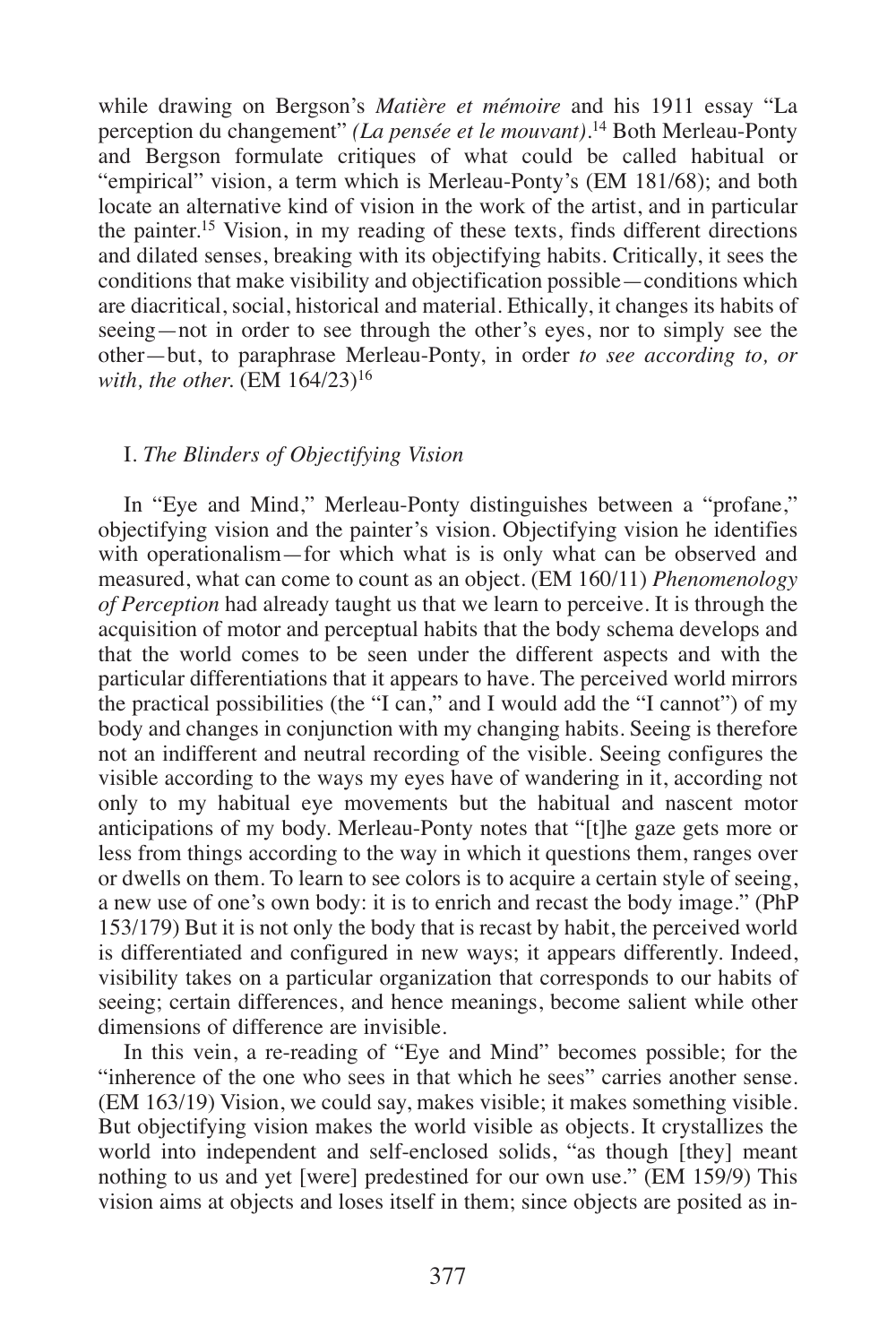themselves, their relation to an embodied seer is severed. The work of vision remains invisible, hidden from the regard of vision itself. Objectifying vision hence takes itself to be a "soaring-over *[survol]"* and assumes the distance between seer and seen to be absolute. But habit also contributes to this invisibility, as Alcoff shows in her reading of Merleau-Ponty.17 We see *through* our habits, through our eye movements and bodily kinaesthesis; we do not see them. This self-erasure is what allows habits, once acquired, to appear effortless and "natural." It means that a particular visible physiognomy of the world appears as a given of that world and objecthood a "natural" property of the visible.<sup>18</sup> In this way, objectifying habits of vision are "naturalized" and habitual configurations or structures of visibility are inscribed as in-themselves features of the world—both of bodies and things.19 This naturalized vision does not question the objectivity of the differentiations it makes in the world, nor the "natural" kinds it sees there.

But it is not only the inherence of vision in the spectacle—its historical trace, past of habit, and generative power—that are forgotten by objectifying vision. This vision also overlooks the dimensions of visibility that allow objects to come into focus, even while making use of these very dimensions to differentiate and define objects. To take the world as merely a collection of objects, vision must actively forget the diacritical systems of meaning that are at play in object-formation. To take others, or certain racialized and gendered others, to be "kinds" of bodies is to forget the ways in which these bodies are made visible in being positioned within a differential social dimension that itself remains invisible. These dimensions—whether color in Merleau-Ponty's account or social positionality and systems of oppression in mine are only acknowledged by objectifying vision insofar as they are made into objects or properties of objects. Thus social positionality is taken to be immanent to, and the responsibility of, certain bodies that misbehave or are oppressed by their "nature." As the formative conditions by which objects and "others" are differentiated and discerned, these dimensions cannot be seen for themselves. Habits of objectification hence imply an "I cannot" that is the other side of their ability to see objects; objectifying vision wears blinders, *"des œilléres,"* to use Bergson's expression.<sup>20</sup>

It is important to dwell on the "I cannot" of objectifying vision, for it is in this "I cannot" that the knot of objectification is tied. Rather than taking it to be inherent to all vision, this "I cannot" can be understood to belong to social, historical and cultural horizons, historically tied to modernity in the West and motivated by imaginary and epistemic investments in representation and the metaphysics of subject-object. Objectification has its horizonality, $2<sup>1</sup>$  a "social reference" that Merleau-Ponty recognizes in certain places in his work—in his description of the natural scientific attitude as one through which we unlearn synaesthetic perception in the *Phenomenology* (229/265) and in his critique of operationalism in "Eye and Mind" (159-160/9-12).22

But this social-historical horizon, which frames and motivates how we see, is itself forgotten through the logic of objectification.23 As Merleau-Ponty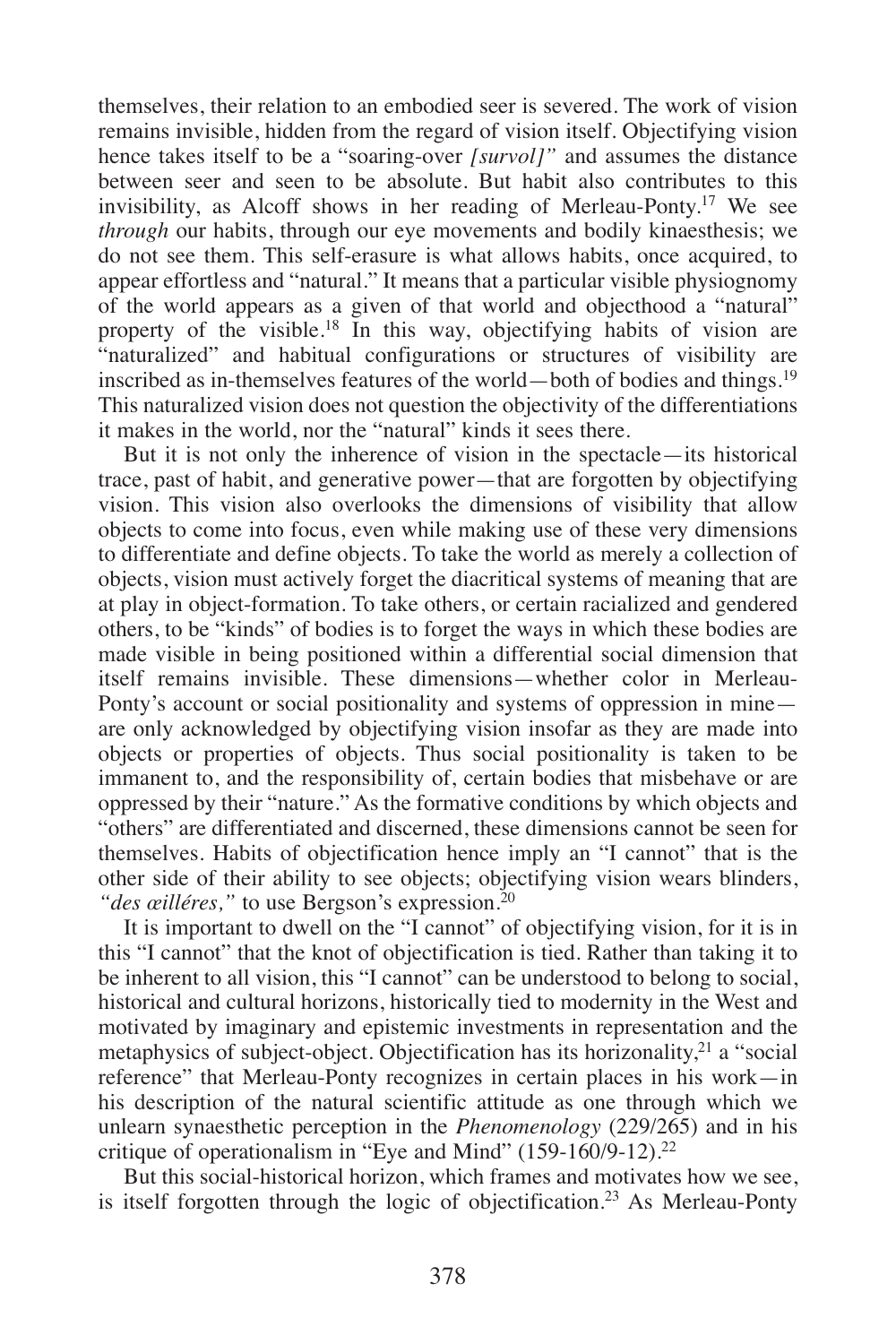describes objectifying vision: "it works in us without us; it hides itself in making the object visible. To see the object, it is necessary *not* to see the play of shadows and light around it. The visible in the profane sense forgets its premises." (EM 167/29-30) To look at an object is to overlook the dimensions that are generative of its visibility. Here, the "I cannot" is not in contradiction with the "I can",<sup>24</sup> but institutes, circumscribes, and indeed makes possible the objectifying teleology of the "I can": I can see objects only because I cannot see *otherwise* than objects. Had it been possible to see *more* than objects (the habituality, horizonality and historicity that institute vision) or *less* then objects (the diacritical differences that make meaning), then it is not "objects" as such that we would see. That is, we would not be able to see an entity that was determinate and measurable, defined in-itself and separable from other objects. Such an inert and self-same being, subject neither to contextual variation, nor to dependency, becomes visible through the operation of certain exclusions.25 In seeing lived bodies, what are excluded are the temporality of their habits, their dependency on social position, and the contingency of their material form; the body schema is recognized in neither its historical sedimentation nor its plasticity, but as a "biological" or inborn type composed of essential traits. With respect to the world, the systems of diacritical difference, the histories of oppression and social structures that allow meaning to appear are seen only insofar as they are reduced to the attributes of objects. While these dimensions work in us and affect us, invisibly and unconsciously, allowing us to see, it is by means of their elision that the realm of visible objectivity is defined. This is to say that such dimensions—whether material, diacritical, historical or social, whether bodily or worldly—have affective but not "objective" existence. To rephrase Merleau-Ponty, they are "foreshadowed in our perceptual or practical field, . . . felt in our experience by no more than a certain lack" (PhP 153/179), as "fecund negative[s]," Merleau-Ponty later says (VI 263/316). The realm of visible objectivity is, then, narrower than that of affectivity. It is thus through affect that the receptivity of sight—delimited in objectifying vision to that which can be made object—is opened up to other dimensionalities (as we shall see in section four).

In his discussion of the workings of objectifying vision, Merleau-Ponty evokes two interrelated forms of invisibility.26 There is the invisibility of the material and historical genesis of vision. This is the process by which vision is sedimented—a process that relies on, while forgetting, structures of habituality and historicity, as well as the contingency and givenness of bodily material disposition (the twoness of the eyes, the cross-blending of visual fields, and the uprightness of the human posture, etc.).27 And there are what Merleau-Ponty calls the invisibles of the visible—the diacritical or formal conditions of the appearance of objects in the present. In "Eye and Mind," these are the dimensions of color, line, depth and movement, a list which is by no means exhaustive and to which I think social structures and hierarchies of power should be added. (EM 181/67) The two senses of invisibility both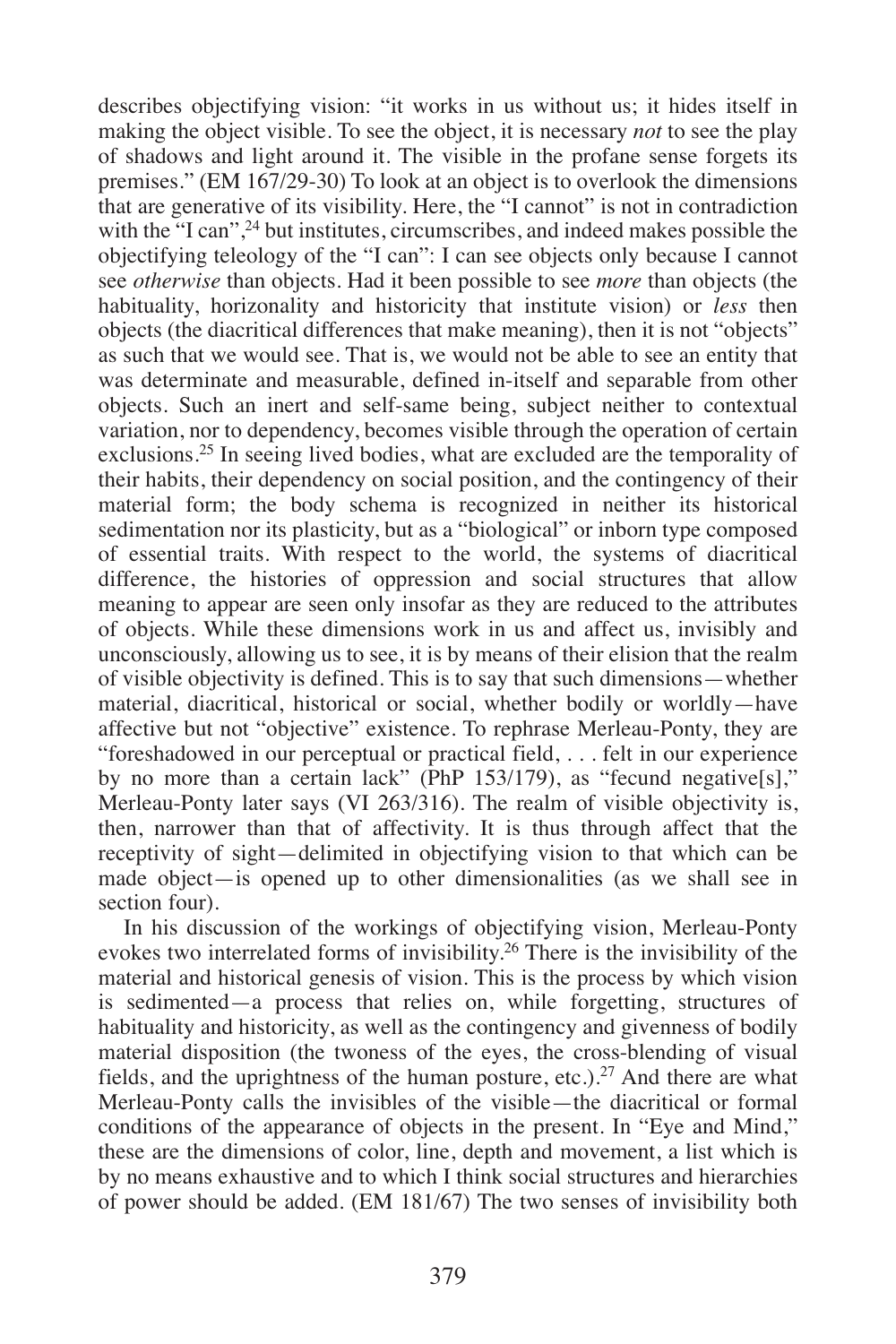contribute to the formation of the visible and the naturalization of objectifying vision. Indeed, I will argue that it is impossible to separate them—not only in the case of social positionality, which is diacritically, temporally and materially experienced, but also in the case of Merleau-Ponty's examples of color and line. Critical vision will need to reveal both for reasons I will explore below.

#### II. *Hesitation*

In both "Eye and Mind" and Bergson's "La perception du changement," critical vision is to be located in the figure of the painter. Curiously, while both Bergson and Merleau-Ponty point to painters as exemplars of nonobjectifying and dilated vision, they attribute this difference to the painter's distraction or disengagement from the world.<sup>28</sup> Though problematic if understood as a disengagement from the social and political world (a disengagement that Merleau-Ponty seems to be claiming for Cézanne in "Eye and Mind"), I believe that there is another way of understanding the painter's so-called distraction. The painter, says Bergson, sees for the sake of seeing; $^{29}$  seeing is not subsumed to the ends of objectivating, goal-oriented action. As such, the imperatives of objectification are bracketed to reveal the habituality and historicity that found them and the invisible conditions that make them possible. The painter is therefore not disconnected from the world, with all that this implies of distance and retreat. Rather, the painter's vision displays a different kind of attention to the world, to visibility and to life. It is an attention that seeks to remain within the proximity of seeing and seen, and tries to decenter, to question, this relation from within. (VI 138/182) But this attention takes the form of *hesitation*; for it is hesitation that creates an opening in habits and makes them visible for themselves and within the world. Hesitation questions the seamless mirroring of seeing in the seen; it reveals the difference and non-coincidence within vision itself. Hesitation is the surprised revelation of a blindspot in vision, of invisibles to which vision is indebted, of an affective field wider than that of visible objects. Hence the painter's vision is tentative and searching when compared to objectifying vision, but it is not disinterested.<sup>30</sup> It follows a higher "urgency," says Merleau-Ponty (EM 161/15), that of seeing to the constitutive and forgotten conditions of vision itself.

The appeal to hesitation raises, however, several concerns. For hesitation is an ambiguous phenomenon. Though hesitation may allow an awareness, interruption and reconfiguration of habit (as we shall see in section four), the experience of hesitation also seems to undermine agency—one's sense of oneself as an "I can"—and to install a passivity at the heart of the activity of the embodied subject. More problematically, hesitation tracks social positionality; those in positions of privilege seem to hesitate the least, whereas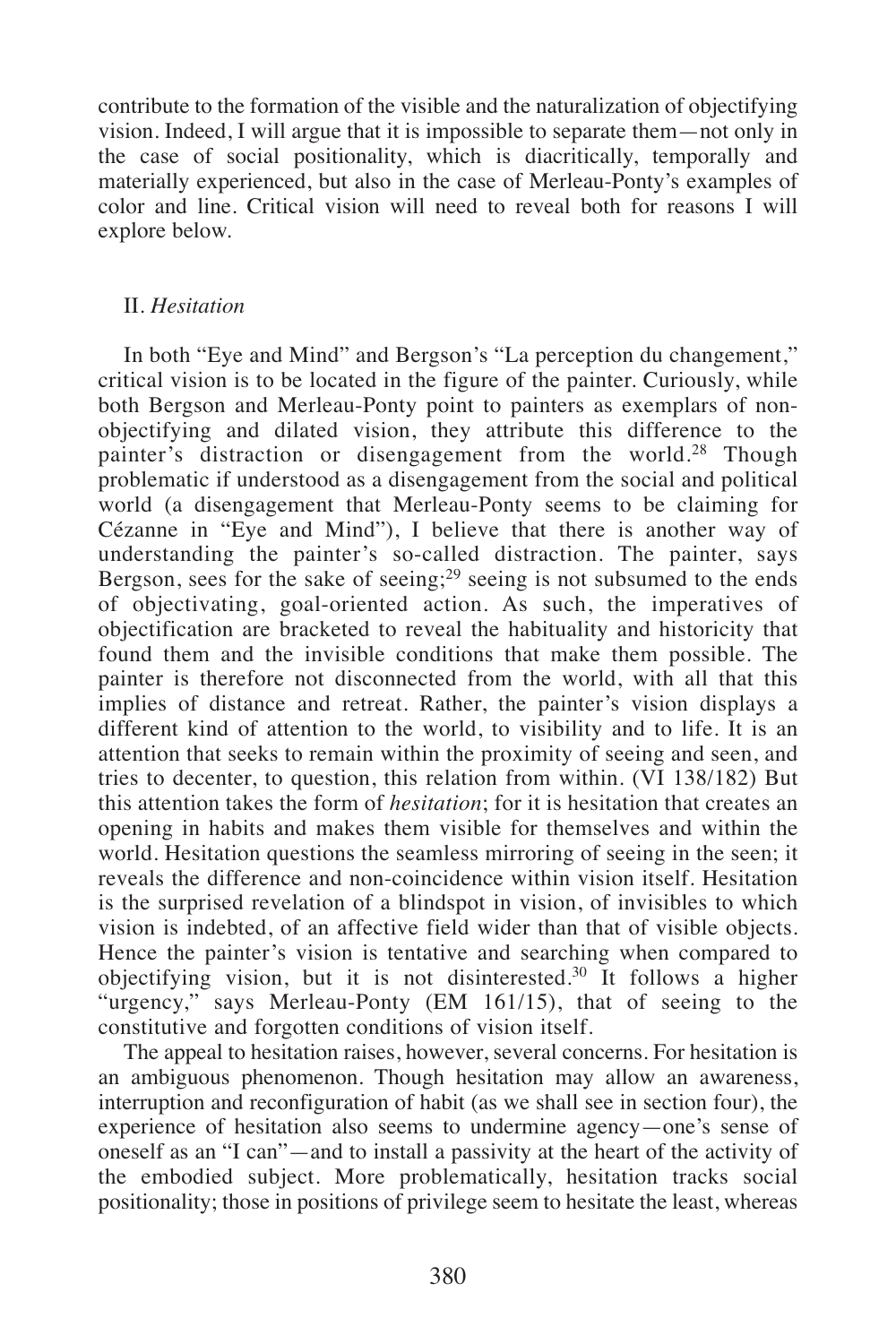hesitancy in bodily movement and action tends to characterize the lived experience of systematic oppression. Iris Marion Young, in her landmark essay "Throwing Like a Girl," shows how "feminine" bodily comportment is typically one of hesitation in our culture.<sup>31</sup> Young provides a compelling phenomenological account of the inhibited and contradictory modalities of "feminine" movement and action. She shows how feminine bodily existence perceives two sets of (im)possibilities with respect to the same intentional goal: an "I cannot"—socially constituted as "feminine" yet experienced by women as self-referred—is superposed upon an imaginary and generalized, supposedly neutral or human, "I can." These contradictory projections result in a lived tension within women's bodies in the context of teleological action; one feels oneself, anonymously and generally, called on to act, yet at once feels one's concretely feminine body to be incapable of such action.32 Young's analysis of the sources of this specifically feminine "I cannot" points to the role of habituation; such socialization is both privative (enforced by lack of practice) and "positive," so that in growing up *as a girl* in our culture one learns a style of acting that is hesitant, fragile, and constantly self-referred one learns to move through the world *like a girl.33* But habituation arises within a social horizon that motivates particular habits and that habit reinforces and actualizes in turn. Hence the root of "feminine" hesitancy is located, for Young, in the societal and patriarchal gaze that systematically positions "feminine" bodies as mere objects, and in response to which women come to live their bodies in such terms.34

To take seriously, following Young, the inhibiting effects of social objectification on women's agency means understanding the hesitancy of "feminine" embodiment as more than the tentative suspension of habit. This hesitancy has to be conceived not as the indeterminacy within habit, but as the *overdetermination* of "feminine" body schemas and habits. This overdetermination can be linked to the exclusionary and "blind" logic of objectifying vision that "cannot see otherwise than objects" (section one). In particular, the objectifying and patriarchal gaze operates a certain exclusion with respect to "feminine" bodies, which it defines as mere bodies, objects rather than subjects.35 It is by feeling oneself seen in this way, and living this exclusionary logic whether in complicity or in resistance, that "feminine" embodiment becomes instituted and felt as tension and alienation. In contrast to Young, however, I would claim that this tension is produced not only from the "I cannot" that my body takes up as "feminine" body, but also from the imaginary and unactualizable "I can" which is, at the same time, adopted as the norm of bodies in general. The contradictory "feminine" bodily modality that holds together "I can" and "I cannot" with respect to the same goal owes, then, to the paradox of a social order that presupposes the general seamlessness of *the* lived body while excluding certain categories of bodies as those that "cannot." It is in its social reference, and not in any inherent ambiguity within "feminine" bodies, that the key to the hesitancy described by Young can be found.36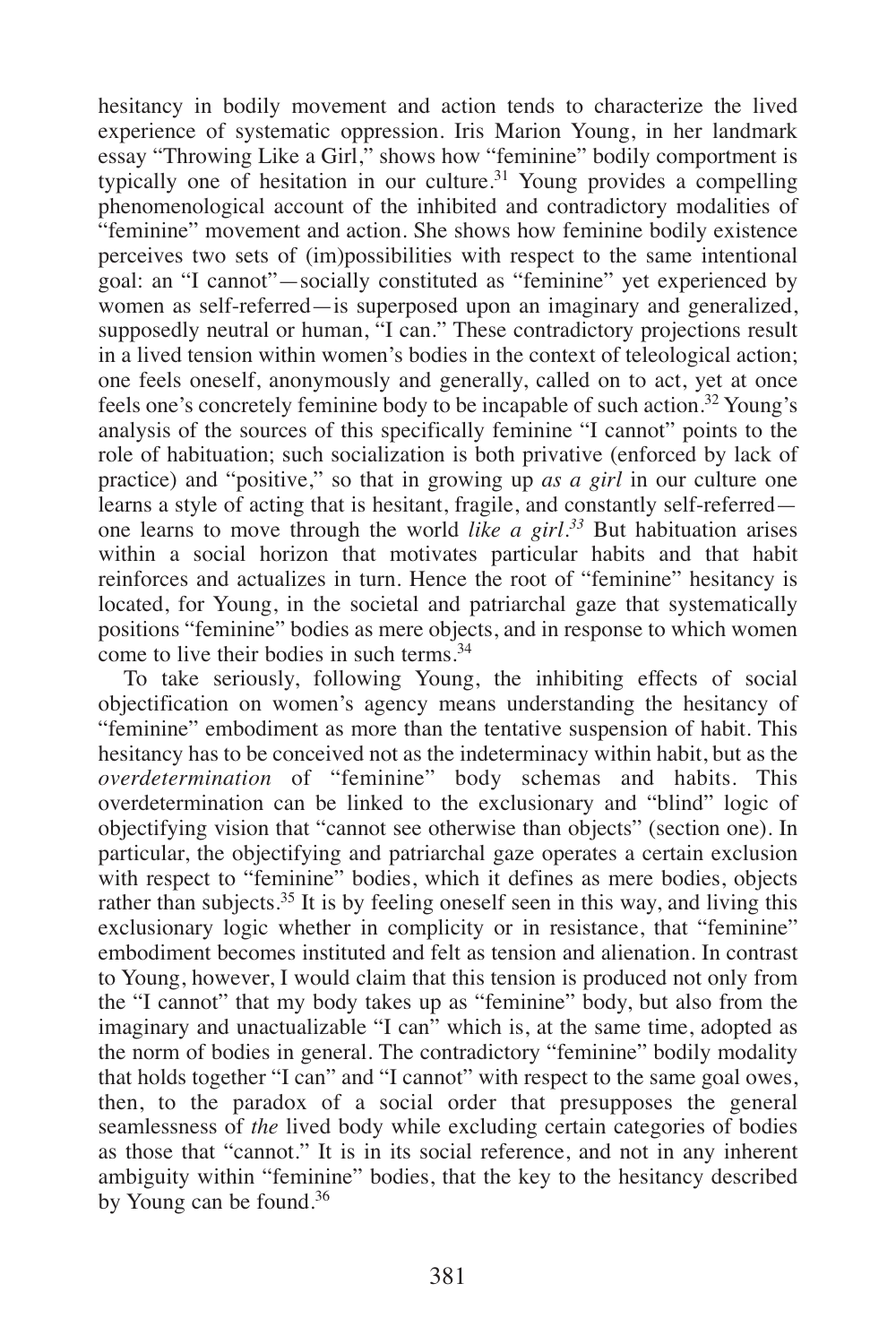Questioning Young's (and Merleau-Ponty's) model of the "I can" reveals the possibility of another hesitation, one that has been covered over by the idealized seamlessness of the phenomenological "I can." I think it is important to distinguish two kinds of hesitation here, with different structural roots and bodily reverberations—hesitations that call for different phenomenological accounts. For there is a hesitation that stems from the *indeterminacy* within habit, from the susceptibility to be affected by that which cannot be captured in the logic of objects (as in Bergson's and Merleau-Ponty's examples of painters). This hesitation is not a response to vision overdetermined by objectification; it stems, rather, from the affective force of dimensions and the felt weight of historicity and habits that sustain vision while remaining invisible. To glimpse these dimensions is to witness the virtual multiplication of other ways of seeing and acting, of alternative routes to those being actualized through objectifying vision, routes that may have affective pull though not "objective" presence. Significantly, such hesitation does not come about through the contradictory superimposition of "I can" and "I cannot"; it is not reducible to such binary and exclusionary logic. But neither does this mean the proliferation of optimal and unobstructed "I can[s]." Rather, this hesitation stems from the constitutive passivity and affectivity *within* the "I can," its invisible infrastructure.<sup>37</sup> Here, the phenomenological model of the "I can" needs to be revised, as in Merleau-Ponty's later work, in order to imagine activity that is not opposed to passivity, agency that is also powerlessness, and vision that acknowledges its blindspots.38

Recognizing this structural hesitation within vision and action allows us to re-read the imaginary and general "I can" in opposition to which the feminine "I cannot" is posited in Young's "Throwing Like a Girl." What is finally overlooked in Young's account is the way in which this normative "I can" posited as human but in fact correlated to male bodies—itself relies on a certain "I cannot" that excludes other ways of seeing and acting.39 This exclusion constructs the teleology of objectifying vision and action as "efficient" and "seamless"—eliding their contextual dependency, affectivity and passivity (as argued in section one). The dimensions—social, historical, material and diacritical—that make vision hesitate and that reveal its contingency are hidden from view. The bodily "self-reference" or selfawareness of hesitation is hence not always a limitation, a negativity that distracts from the goal at hand. Hesitation may constitute the attention needed for vision to become self-critical—for it to turn towards the invisibles that it takes for granted and to remember the habituality and historicity upon which it relies. Hesitation is, then, a response to, and an effort of openness towards, an affective field that is unrecognizable to the objectifying gaze. In this sense, hesitation would be a remedy for the blinders and the arrogance—to use Marilyn Frye's term—of objectifying vision.<sup>40</sup>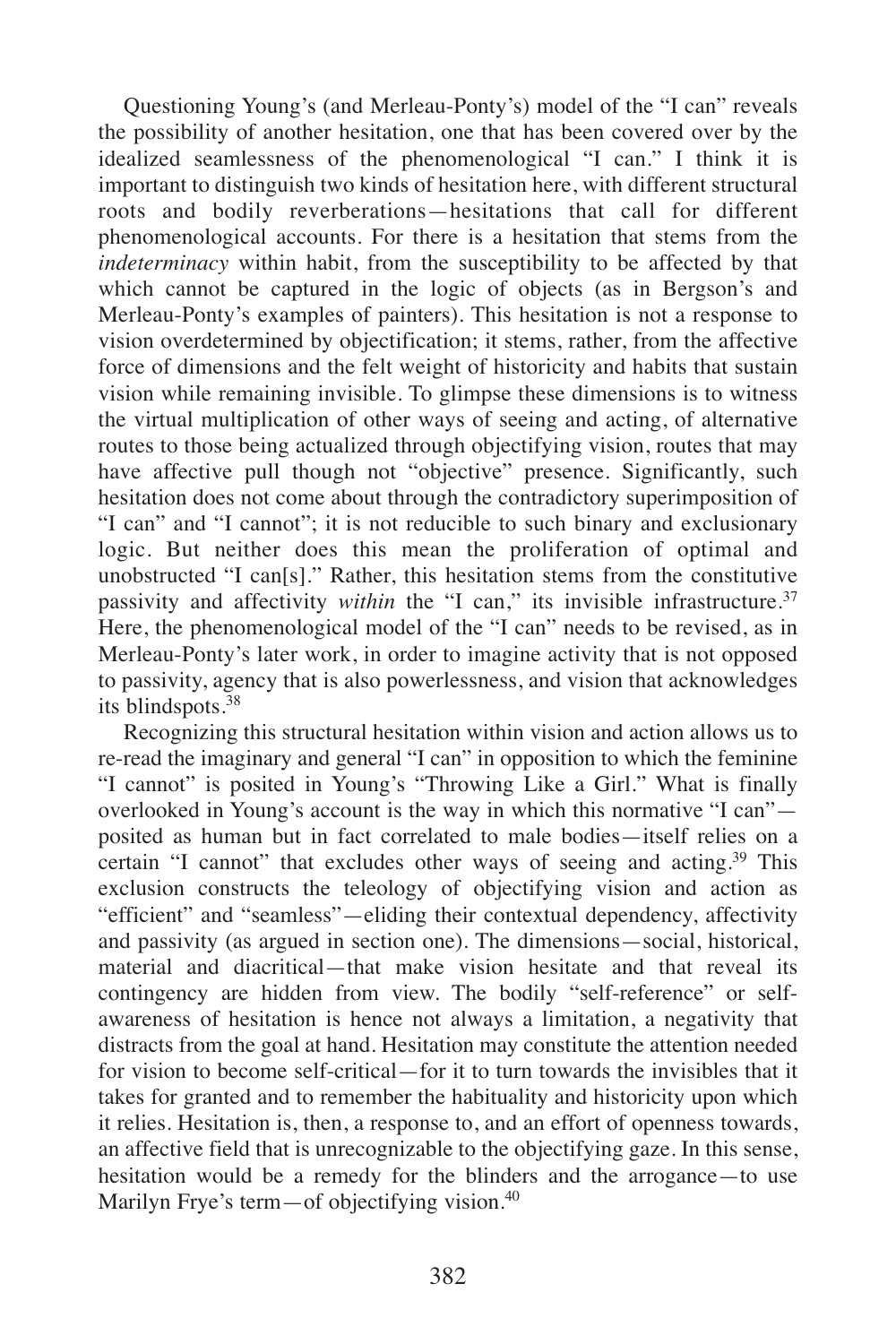#### III. *The Critical Vision of Painters*

Both Bergson and Merleau-Ponty take the painter's vision to be exemplary of the second kind of hesitation I have described—the hesitation whose possibility is inscribed within habitual action and vision. What is important to note is that the painter's hesitation, in delaying habitual action, opens the way from affectivity to memory. I believe that there are two mutually implicated paths that this critical memory must take: (i) through the diacritical and seemingly formal conditions of actual visibility—the structures, social and otherwise, that configure what we see (hence a memory of the present); and (ii) through the habitualities and sedimentations, the instituted ways of seeing and vertical historicity, that make my vision what it is in the present (hence a memory of the past, including possibly a memory of a past that has never been present for my vision). In other words, there is at once social positionality and the ways in which this is lived as habit, felt as affect, and enacted (or subverted) as embodied comportment. The relation between hesitation, affect and memory is a complex one, and I will appeal to Bergson in helping me work it out in the next section. But, for now, I should note that both memories are needed for critical vision.

"Eye and Mind" presents the primary role of the painter's vision to be that of making visible the invisible and diacritical dimensions of visibility (hence the first kind of memory). Even dimensions of visibility that could be read as material, affective or historical are read in purely diacritical terms. In *The Visible and the Invisible,* color becomes "less a color or a thing . . . than a difference between things and colors." (VI 132/175) As Helen Fielding has shown in reading Luce Irigaray, this elides the expressive, affective and embodied dimensions of color.<sup>41</sup> But line too is presented by Merleau-Ponty in a diacritical vein. In this, he explicitly contrasts his reading of Da Vinci's flexuous and sinuous line—the line that organizes and configures the physiognomy of a visible thing but that is irreducible to any of its merely visible lines—with Bergson's (and Ravaisson's) earlier readings. (EM 182- 3/72-3) For Bergson, this line was a generating and living, temporal *élan* that materializes forms in its movement of expression.42 For Merleau-Ponty, however, the line generates a figure in its diacritical differentiation from the level it established for itself at the outset; the line is ultimately "autofigurative" (EM 181/69). Here, the line is not a style or rhythm of existence, nor is there any reference to the weight and materiality both of the hand and of the medium it is working over (Merleau-Ponty simply refers to the indifference of the white paper). The line hence appears arbitrary and conventional; the meaning it produces refers back only to the line itself. In my analysis, I mean neither to impose a dichotomy between the diacritical and material dimensions of vision, its form and matter, nor between synchrony and diachrony. Rather, my point is that dimensions of visibility must also be understood as materializing and sedimenting dimensions, as institutions that temporalize and spatialize, and hence as the formative media for bodies.<sup>43</sup>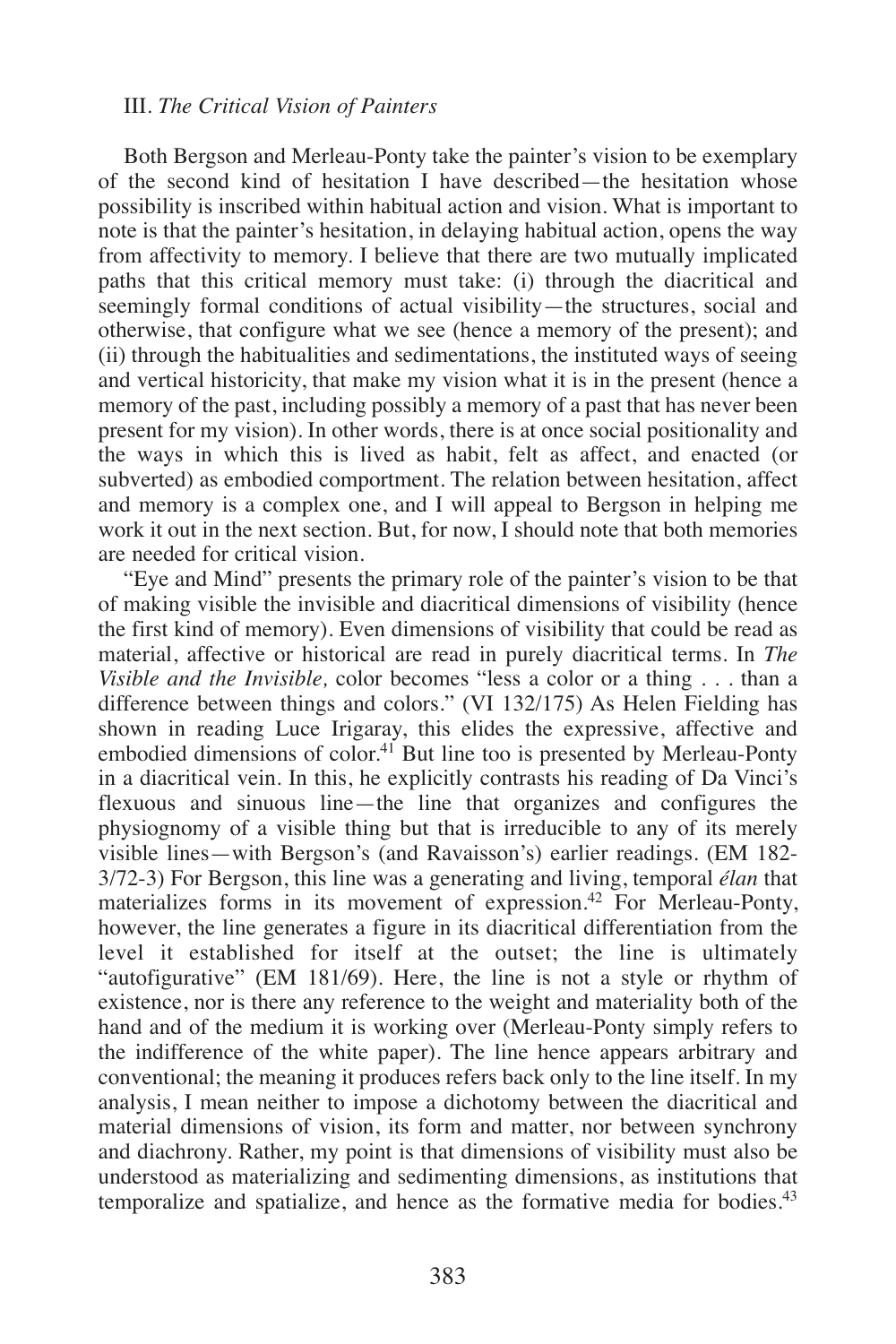These dimensions do not only rely on the materiality of life, its affective susceptibility or *flesh*, and on the sustenance of media such as air, earth and sky, as Irigaray points out.<sup>44</sup> They themselves also have latency, historicity, and affective weight.45 In this sense, color and line have material and historical flesh.46

But why is a critical vision that is limited to making visible the diacritical dimensions of visibility (a memory of the present) insufficient? I want to suggest that this kind of critical vision is both too little and too much. It is too little in that it misses the material and historical grounds of vision—the institution of habits of seeing (both collective and individual) that materialize into my present vision. This past of habituation is the blindspot in vision that reflects and sediments its social reference, its partiality and its perspective as vision. It is through this past that a *way* of seeing, and of making visible, comes to be instituted as the system of visibility that counts. Through repetition and habituation, a particular order of difference and meaning becomes norm—a certain level becomes *the* level according to which we see, receding itself from visibility. But it is not only to individual bodies that habit belongs; social horizons themselves become habitual and institutional.<sup>47</sup> In this sense, social horizons motivate habits and are, in turn, naturalized through them.48 This circularity between habit and institution, bodies and social horizons, means that vision is neither mere social construction nor individual accomplishment, but an institution and a historicity that is always taken up and resumed.

When it forgets this blindspot of social and bodily habituation, critical vision overreaches its bounds; it becomes too much. It forgets its historicity and contingency and takes itself to be absolute. As Merleau-Ponty notes in "Eye and Mind," the painter's vision carries this risk. In Merleau-Ponty's account, painters not only want to see more of the visible, they want to see only in terms of the visible. In this sense, they seek to make visible that which was invisible in order to see it.<sup>49</sup> Thus, "[p]ainting awakens and carries to its highest pitch a delirium which is vision itself, for to see is *to have at a distance [avoir à distance];* painting spreads this strange possession to all aspects of Being, which must in some fashion become visible in order to enter into the work of art." (EM 166/27) The risk is then twofold. First, that the invisible diacritical conditions of visibility, in being made visible in painting, be re-appropriated as objects. This would subsume invisibility and alterity to objectifying vision. Instead of destabilizing the objectifying habits of seeing, it would confirm them, extending them into a new realm of potential objects. Second, the risk is that visibility be extended to what in principle cannot be visible, to invisibles that are not part of the visual field and that cannot be translated into visible terms without distortion of their being. The risk is that vision, in its critical function of revealing hidden conditions and making visible the secrets of visibility, become totalizing. The corrective to this, I want to suggest, is that critical vision in its project of making visible, remember its historicity, habituality and affective sources. It must remember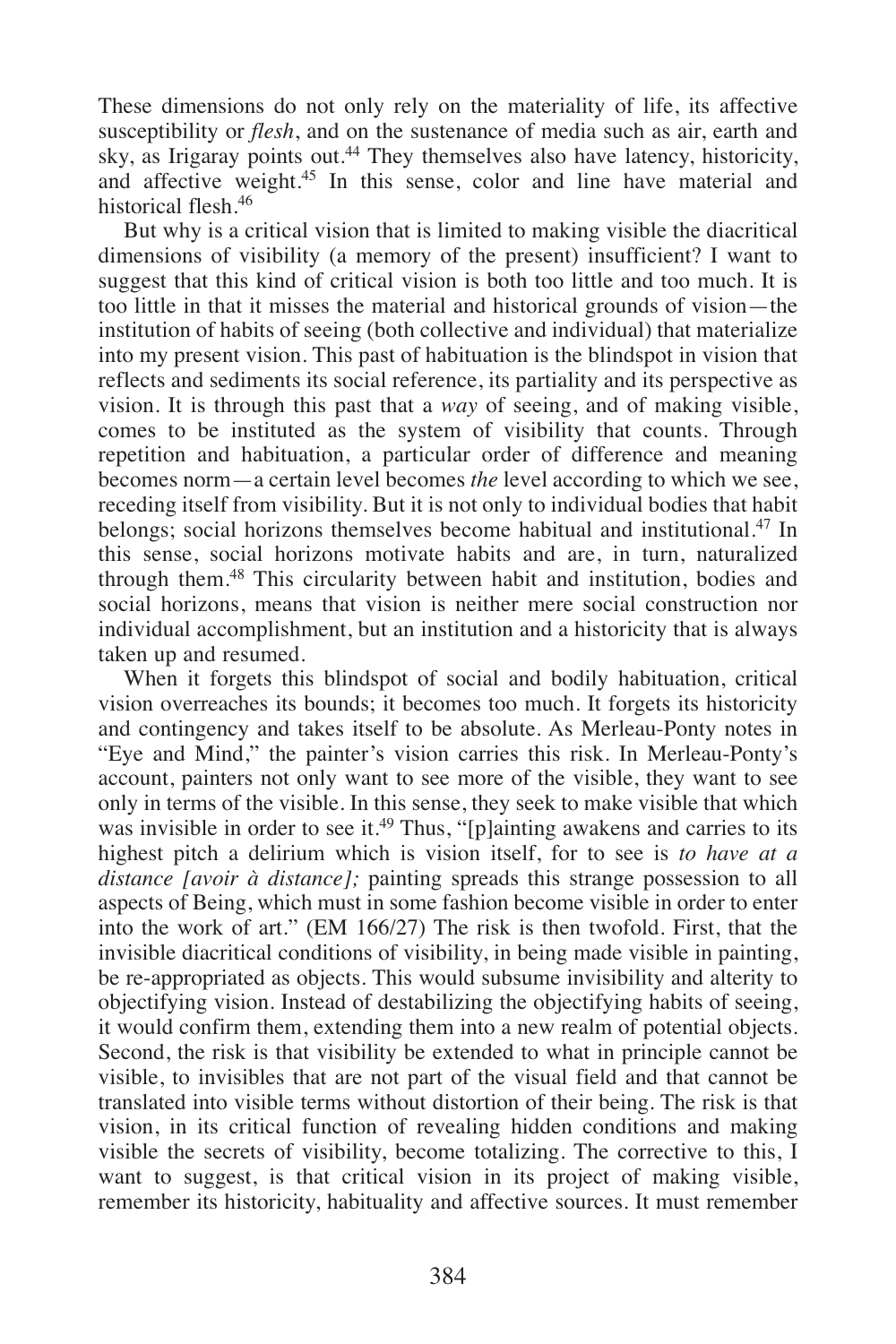the blindspot that it cannot make visible directly, but can only marginally see in its moments of hesitation. Without this, critical vision no longer hesitates; it no longer waits in affective openness for what it cannot see, but becomes an "unhearing *[sourde]* historicity"—a totalizing project.<sup>50</sup> (EM 189/90)

Such a project, oddly unsituated and disembodied, corresponds to seeing social structures in general terms, but seeing neither my own position and complicity within them, the specific histories of oppression that have instituted them, nor the habits and modes of embodiment to which they lead. There is a certain blindness in this way of seeing others that reduces their lives to their positions within social structures, forgetting the heterogeneity of the ways in which these structures are taken up, lived, repeated and subverted a heterogeneity which means that these structures are not monolithic but shift, albeit with a certain inertia or lag.<sup>51</sup> Hesitation is needed, then, not only in order to reveal the play of social structures and diacritical dimensions, but also in order to show how the weight of multiple pasts, of historicity and habituation, institute and naturalize these structures while at once fracturing their consistency and stability.<sup>52</sup> In this sense, hesitation can reveal the temporality and contingency of instituting horizons and norms of meaning, a temporality which can be mobilized in individual and social transformation. Thus, to develop another direction in which Merleau-Ponty describes the painter's vision in "Eye and Mind," the project of critical ethics would not be to see others in exhaustive (and hence inevitably reductive) ways, but to see according to other ways of seeing, elided in the logic of objectifying vision; it would see according to, or with, others. But for this to be possible, criticalethical vision must become aware of its contingent habituation, of the weight of the past.

#### IV. *Critical Vision as Affect, Hesitation, Memory*

I have suggested that critical vision is synonymous with hesitation, and that this opens our eyes to affectivity and to memory. But what is the relation between these terms and how can hesitating become a productive power?

In *Matière et mémoire*, Bergson notes that affection is felt when the body hesitates in the course of its habitual actions. The causal sequence of excitation and habitual response is interrupted and an affect takes its place. Affect not only *is* hesitation—i.e., affect takes the place of habitual action and hence delays that action. Affect also prefigures the delayed habit, making it visible as a future course of action among others in the world. Affect thus makes visible the contingency and sedimentation of habitual actions and perceptions, as well as their plasticity. Affect arises within the sensori-motor schema of the body and depends on habit even as it destabilizes it, making possible the improvisation of different futures. But affect should not be understood to be interposed into the stream of habit from without, so that hesitation would be accidental to a habituality that was idealized as seamless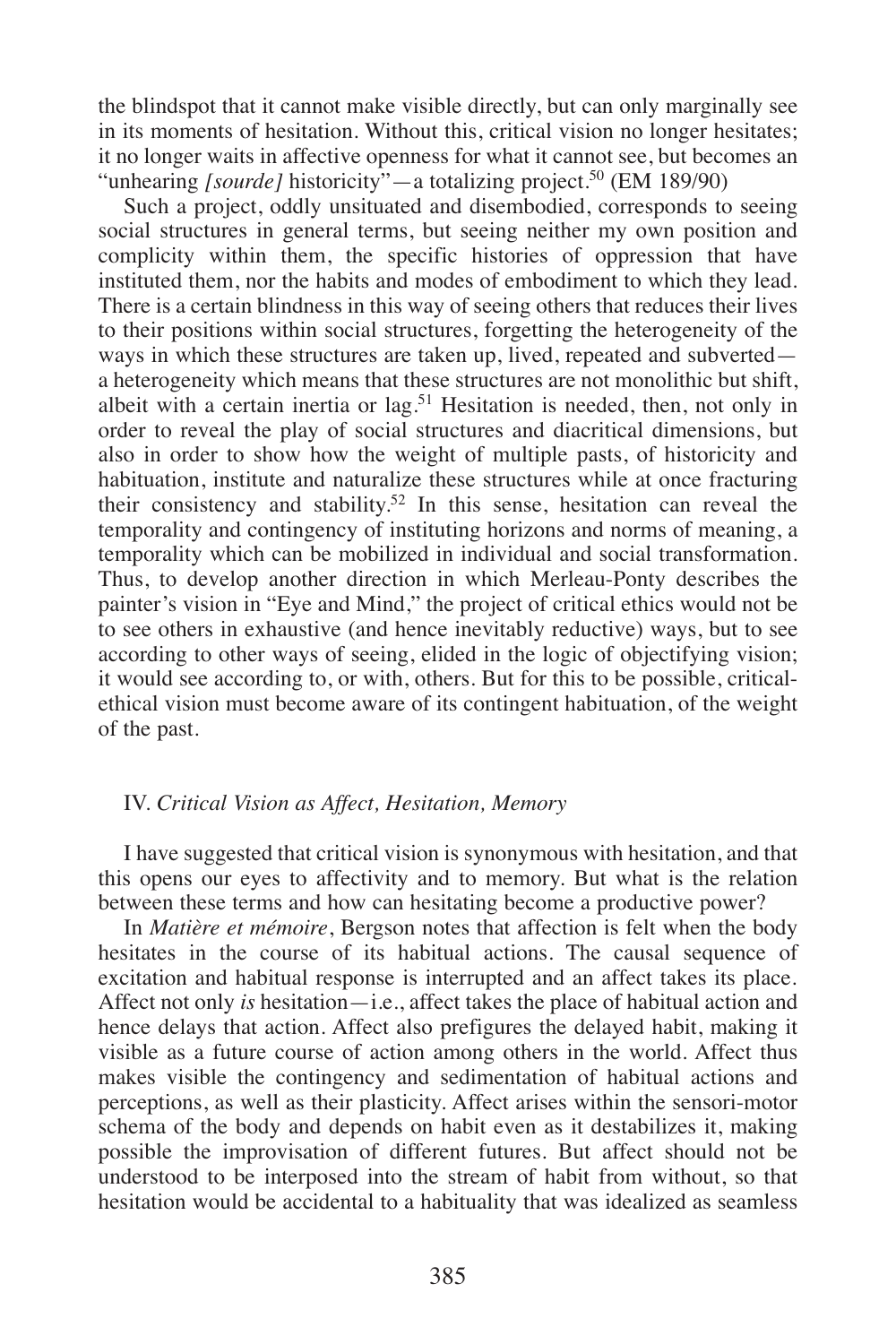"I can." Affectivity is, rather, inscribed within the infrastructure of habituality; it belongs to the temporality upon which habituation relies and which both grounds habits and renders their transformation possible, albeit also difficult. Through affect, the body waits before acting; it has the time not only to perceive, but also to remember.53 It is in this way that affect symbolizes, for Bergson, a body's hold on time, its duration. For to feel is to no longer repeat the past automatically, but to imagine and remember it.<sup>54</sup> In affect the past is remembered, rather than being repeated. Habit becomes visible in memory.

It is in this sense that affect constitutes a singular and positive phenomenon—an experience different in kind from that of perception with which it is nevertheless inextricably related.<sup>55</sup> Bergson says: "Il y a dans la douleur quelque chose de positif et d'actif, qu'on explique mal en disant, avec certains philosophes, qu'elle consiste dans une représentation confuse."56 Notably, affect arises not in opposition to passivity, but could be described, in paradoxical terms, as the activity of that passivity itself. In Bergson's words, affect is "un effort impuissant."57 The delay that defines affect is at once powerlessness and generativity. On the one hand, affect appears not to belong to the subject herself but to be that which she undergoes; on the other hand, affect is an interruption of habitual action, a delay that is generative of recollection and that can open within habit other ways of seeing and acting. The structure of affect undermines, then, several dichotomous schemas: it lies at the hinge of passivity-activity, but also of inside-outside, or more accurately, of self-affection and hetero-affection.58 It is here that the importance of affect for critical vision can be located; for affectivity is not only the openness onto an outside, but also the self-aware, and lived-through, undergoing of that alterity. This "self-reference" of affect allows the body itself, its temporal, material and habitual structures, to be glimpsed on the horizon of experience. For Bergson, this is because affection defines not only an ineffective and blind effort (from the point of view of the teleology of action), but an effort where the body works on itself in response to the world; it is a local and situated response to the context in which the body finds itself.59 When we recall, in addition, that affectivity is a susceptibility that goes beyond what can be cognized in the logic of objects, an openness to that which may register as feeling rather than representation (see section one), the critical potential of hesitation comes to view.

The productive power of hesitation stems from affect and leads to memory. I believe that this critical memory serves three purposes in the context of habit. First, it is the memory of habituation; it serves to contextualize and historicize our habits, to show them as habits. Secondly, the memory itself is already a destabilization of habit; it replaces the performance of habit. And, thirdly, memory connects habit to its dynamic temporal and affective ground, to the duration that makes habit possible, even while it is being continually reconfigured by habits acquired. This duration is more than any given habit; it is, in Merleau-Ponty's terms, the prepersonal dimension of embodiment that permits not only habit-formation, but also change.<sup>60</sup> It is a temporality that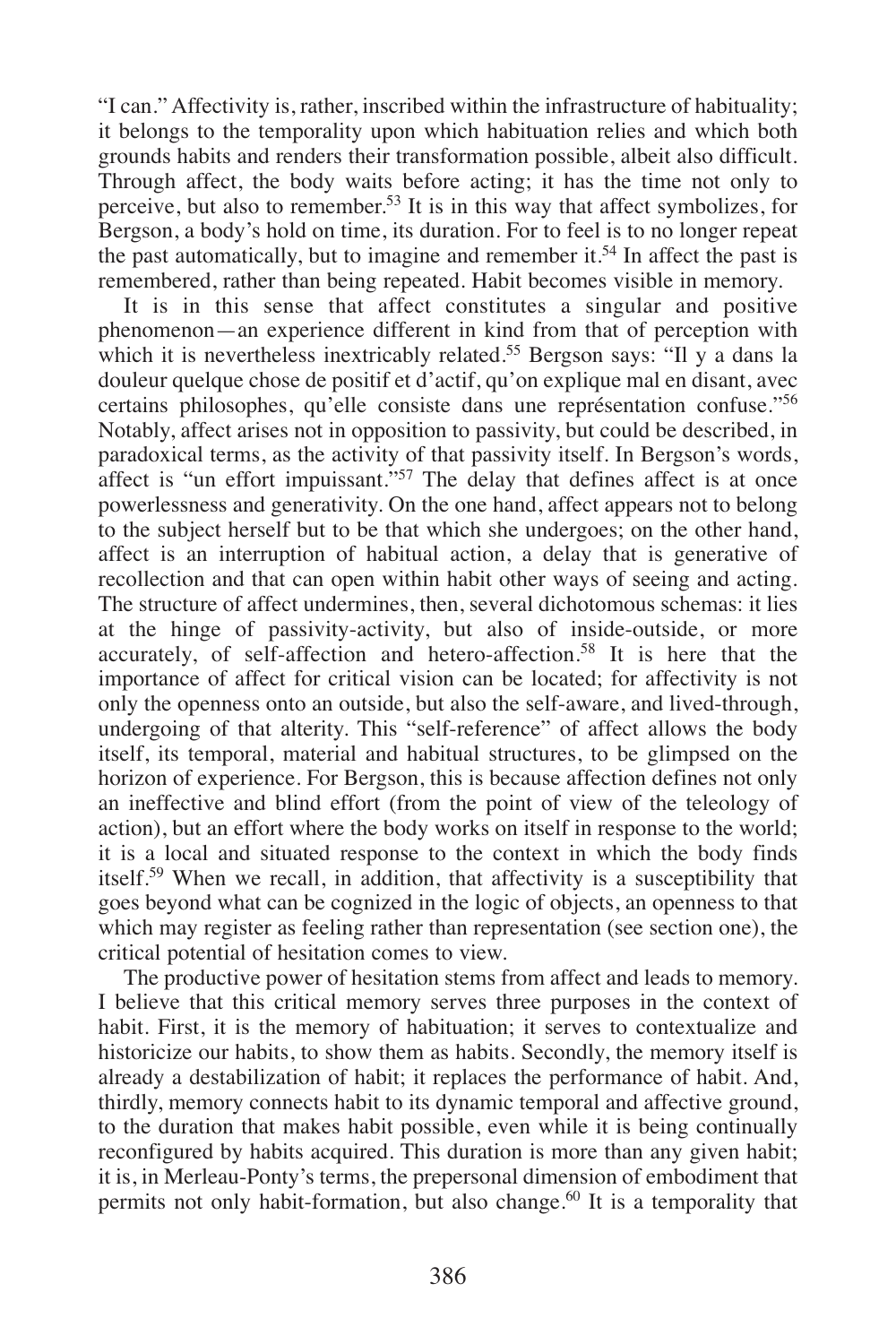keeps habits open, despite their seeming solidification in repetition; indeed, it keeps habits open because within temporal becoming each repetition is never quite the same. This temporality or duration, we could say, at once structures and fractures habituality. Through this dimension, the body's affectivity—its openness to alterity in experiences of waiting, wonder and surprise—is sustained. This affectivity—which was closed down in objectifying vision to the strict equivalent of habitual anticipations and delimited by a socially instituted "I cannot"—can thus open onto other ways of seeing and of being, other ways of enduring.

There are, then, two ways in which objectifying habits of seeing can become visible in the hesitation of critical vision. *Marginally and affectively,* the delayed objectification is prefigured but not explicitly seen. This is not to say that what is seen escapes the habitual schemas of objectifying vision, but that the seeming coincidence between my habits of seeing and the visible is decentered, revealing these habits and their social reference as the constitutive margin or frame of my field of vision. The prefiguration of habit in affect accomplishes this decentering by expressing the ways in which my vision is already ahead of itself, already constituting and anticipating the seen according to its habitual schemas. At the same time, *memorially*, the historicity and temporality of habit are recollected—keeping habit open and allowing both for re-appropriation and change.

In questioning objectifying habits of seeing, critical vision is, however, confronted with certain limitations. It may destabilize the habits and horizons from which it arises, but only to a degree. For the past that critical vision opens onto is one to which habits of seeing have already contributed. In this sense, memory of the past may destabilize habits only to find itself again reabsorbed and reconfigured by them. In particular, the powerlessness that affectivity insinuates into lived experience may be taken up not as openness to alterity, but in an attitude of self-conservation and closure—especially when it is one's privileged positionality and the imaginary seamlessness of one's bodily capacities that are at stake.61 In response, critical vision needs to become an attentive effort to hold open the moment of hesitation—in both its powerlessness and generativity—a little longer. This is both a negative effort to delay objectifying seeing and acting and a positive effort to remain affectively open to other historicities and rhythms, other affective energies and ways of seeing, that can come to challenge my own. Here, we glimpse ways in which critical vision is also ethical—making possible a transformation in habits of seeing.

#### V. *Seeing Ethically, Critically*

"Eye and Mind" speaks not only of painters' visions but also of the vision *of* painting. In the experience of seeing a painting, Merleau-Ponty says: "I would be at great pains to say *where* is the painting I am looking at. For I do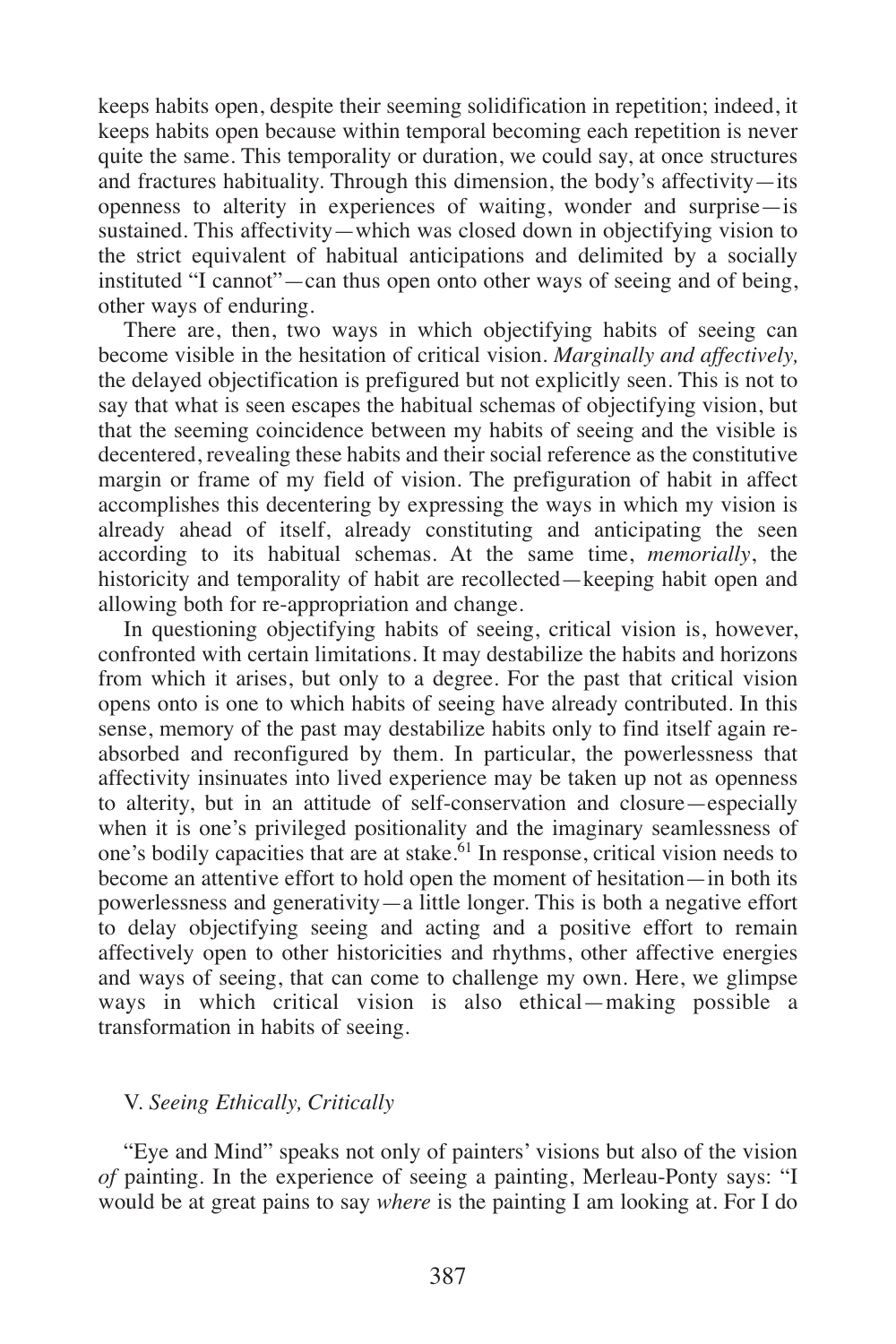not look at it as I do at a thing; I do not fix it in its place. My gaze wanders in it as in the halos of Being. It is more accurate to say that I see according to it, or with it, than that *I see it."* (EM 164/23) Paintings, and cultural productions more generally, teach us to see differently. In order to see them, we must learn new habits of seeing; we must learn to see *with* them. In this context, Merleau-Ponty notes that "painting deposits in [us] a feeling of profound discordance, a feeling of mutation." (EM 179/63) Painting, it seems, has its own affective atmosphere, its own way of addressing us that disrupts our habitual rhythms and perceptions. It interpolates us affectively, even before we can see it as an object. It taps into our hesitations with divergent affects that belong to a different temporality and historicity than ours—to a different institution of vision and configuration of visibility—and that we cannot simply reappropriate in the same habits of objectifying seeing. Painting, then, motivates habits of non-objectifying and fluid seeing. It asks of us a lateral and receptive seeing, what Mauro Carbone calls *"seconder,"* that takes otherness as its motive rather than its object. $62$ 

I think that critical-ethical vision can be understood on this model of seeing with. While "Eye and Mind" is only suggestive in this regard, the concept of lateral passivity in Merleau-Ponty's lecture course on "Le problème de la passivité" allows us to develop this theory in productive ways. On this account, *seeing with* would not be a "frontal" or direct vision of another:

[La] passivité [est] non pas frontale, envers un autre *Je,* mais congénitale au *je*, en tant que quelque chose lui advient, *i.e.* suscite redistribution de son paysage, de ses investissements, des dimensions de son être au monde; *i.e.* introduit dans un certain niveau, et affecté selon lui de certaines valeurs et significations, [il] finit par faire basculer le niveau (exp. de Wertheimer) et le réorganiser.63

This is a description of how a particular level, way of seeing or organization of the visual field, that had been *the* level according to which we saw comes to be reorganized, transformed. The motivation for this reorganisation of visibility is complex; Merleau-Ponty speaks, on occasion, of the "adversity" of events that are inassimilable to the "normal" organisation of the field and that cannot be made sense of through the given level.64 These are events for which we cannot account from within our instituted system of meaning—events that reveal, if we are open to them, the fractures in the coherence of the visual field. There are two ways of responding to such events: by maintaining the normative organisation of the field and refusing to see them (a "pathological" response according to Merleau-Ponty), or by receptively allowing an event to insinuate itself into our vision as the dimension according to which the visual field is restructured—thus changing how we see: $65$ 

Pas de sens donné avec l'événement: on peut ruser, maintenir en vigueur l'ancien schéma praxique . . . réprimer. Mais s'il n'y a pas de sens donné, il y a des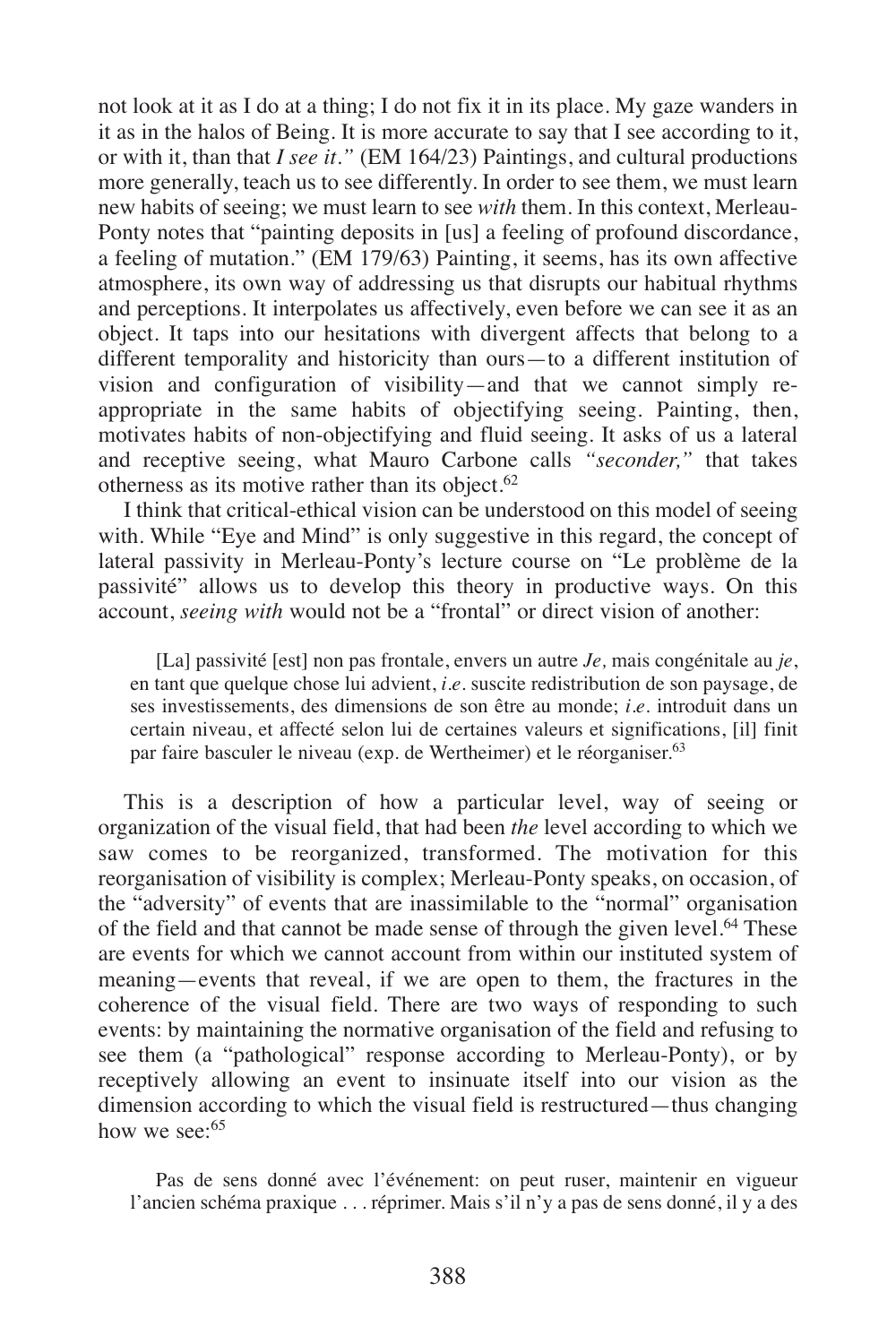événements dont on ne peut empêcher l'inscription historique qu'en refusant de les voir, qui sont inassimilables pour notre système, qui refusent notre *Sinngebung.* Le choix de la maintenir sera alors pathologique. . . . [Il y a] passivité jusque dans l'activité: c'est parce que dans le niveau ancien telle direction était donnée comme "oblique" qu'en m'installant en elle comme "normale" je modifie le sens de tout le reste et établis un nouveau niveau . . . [Et il y a] activité jusque dans la passivité: hors certains cas limites où l'événement n'est pas assimilable, je pourrais toujours par régression maintenir mon niveau ancien.66

The transformation of the visual field is thus not one of radical discontinuity for Merleau-Ponty, for the new level was "obliquely" or tangentially implicated in the old.<sup>67</sup> This would seem to limit the novelty and difference that can be recognized within the visual field. It seems to imply a conservatism of the visual field, whereby possibilities for seeing differently are delimited in advance by the very norms that refuse the radically new. On this reading, the inassimilable difference of an event would bar it from becoming the dimension according to which we see; that is, we could not come to see such events on their own terms. As inassimilable affects they remain unconscious. Though this is one reading to which Merleau-Ponty's text lends itself, I think another reading is possible. While it is always possible, according to Merleau-Ponty, to maintain habitual ways of seeing, this insistence in response to inassimilable events (and the corresponding exclusion of other ways of seeing) should be read as pathological. Here it becomes important to distinguish two senses of *seeing with.*

First, there is a sense in which we can say, with Merleau-Ponty, that we always *already* see with others. These others form the invisibles that have already been laterally implicated in my field of vision. This is a "history by contact," to use Merleau-Ponty's expression. (EM 179/63) Since it cannot see other than the objects in front of it, objectifying vision elides this lateral passivity and dependence on others. I believe that this forgetting should be understood to be double: (i) What is forgotten is my debt to others who have accompanied the development of my vision, specifically parental, communal and proximate others from whom I have learned how to see; this invisible "weight of my past" institutes a particular way of seeing as normative for me.68 (ii) The exclusion of the non-familiar and "alien" other, whose difference may be represented as exotic or threatening in itself, but whose abjection plays a constitutive role in how I come to see; this corresponds to the structural elision of other ways of seeing and being that do not "make sense" within my instituted level. I want to claim that, while the first form of forgetting institutes the level according to which I see based on the *appropriation* of the flesh of others to whom my attachment is rendered invisible,69 the second forgetting means that even *excluded* others are "obliquely" and structurally inscribed within the field of vision, as its "constitutive outside" (to use Judith Butler's term). The "inassimilability" of the other cannot be understood to mean absolute difference or separation in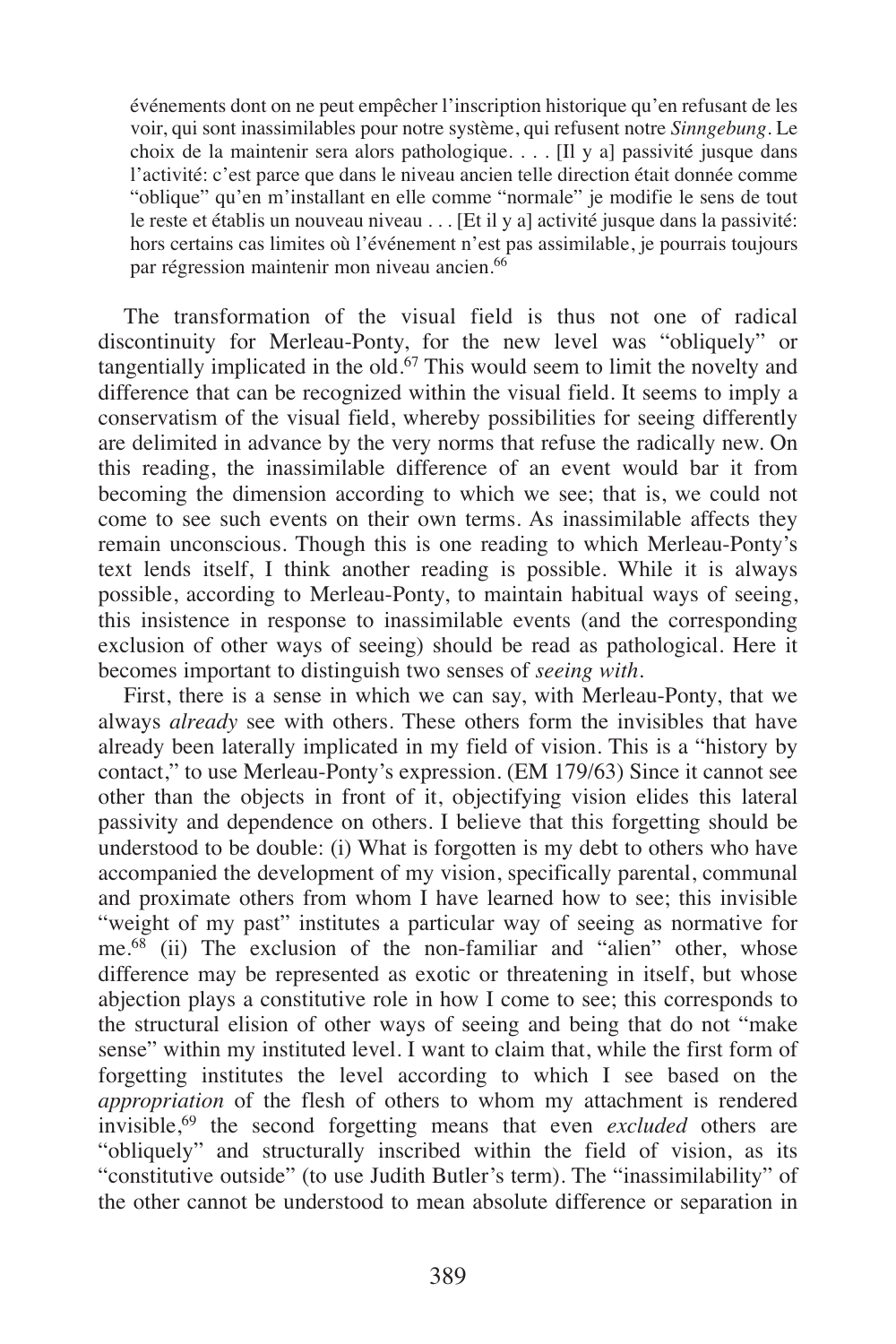this case, as if others were new lands to be discovered. Rather, those defined as "alien" are already presupposed within the workings of objectifying vision, even as they are relegated to its "inassimilable" and unrecognized margins.

Objectifying vision is thus reductive of lateral difference as relationality by rendering familiar, and indifferent, the otherness upon which I depend, and by positing as absolute and alien differences in opposition to which my identity becomes defined. In this way, difference is either subsumed to identity or projected as opposition. In both cases, what is elided is the lateral dependence of my vision upon others whose affective influence is appropriated or denied without any recognition of excess. These two attitudes towards otherness are interconnected: the self-certitude and supposed neutrality of objectifying vision requires that its roots in certain socialhistorical ways of seeing, certain others, remain invisible; and it is this selfforgetfulness of partiality and contingency that refuses to recognize other ways of seeing and being, excluded as "inassimilable."

Second, there is an important sense in which to *see with* others must be an attentive effort—an effort that I have described in this paper as one of hesitation. In this light, the first sense of seeing with others is revealed to be ignorance of others; it is a willful gaze that takes itself to be an atomistic and unhesitating "I can see," ranging over the visible by disregarding its affective roots in sociality and history. The insistence on maintaining the normative schema of objectifying vision, in response to an affective complexity that cannot be reduced to that level, would thus be "pathological" on Merleau-Ponty's terms.70 But, while Merleau-Ponty's lectures on "Le problème de la passivité" speak of the disruption that comes to vision from inassimilable events, it is unclear how the critical self-awareness of vision—with regards to its social and historical horizons and its dependency on others—plays a role in this transformation. As I have argued, the weight of the past is brought to light through the critical memory that arises in hesitating. Hesitation makes visible, in indirect and lateral ways, the processes of habituation, identification and exclusion involved in the institution of the level according to which I see. Hesitation thus installs an interval through which both forms of otherness, elided in objectifying vision, can be glimpsed. Through the memory of vision's appropriation of the flesh of "proximate" others, of its belonging to a social-historical horizon, the partiality of this vision and its exclusion of "alien" others come to light. These must be taken together, I believe. For it is through critical hesitation that the motivation to hold vision open to other ways of seeing and being can be understood. As Merleau-Ponty notes, it is always possible to refuse to see events deemed inassimilable, to abide in a kind of ethical closure towards others and the world. This refusal, however, emerges from a pathological rigidity that is a feature of objectifying vision, as we saw in section one: the disavowal of the invisibles upon which vision relies, of the affectivity that mitigates the power of the "I can see." What is interrupted in hesitation is, finally, this affective closure of objectifying vision.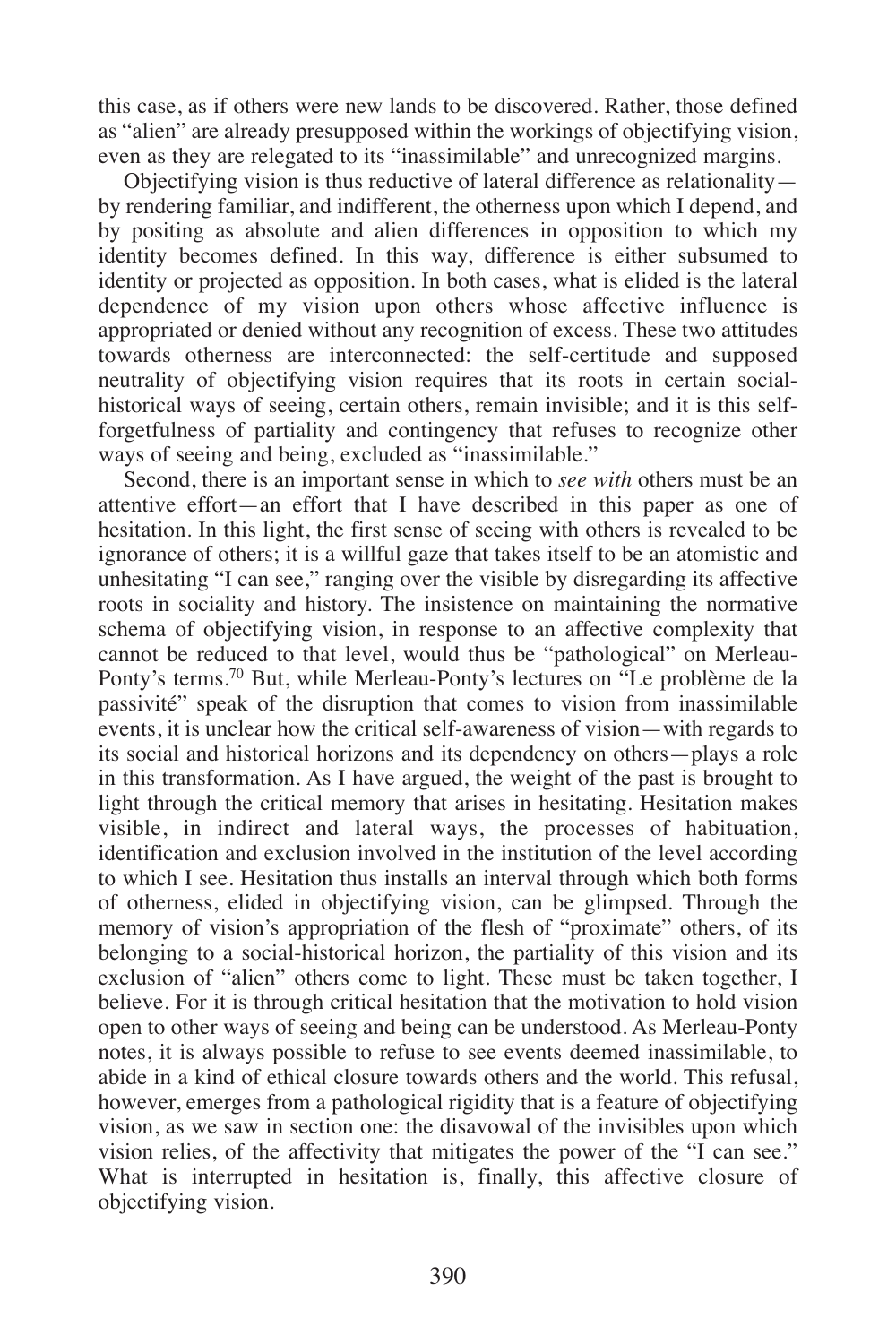To see with others, in this second critical and ethical sense, takes up, within the intersubjective field, the sense of *seeing with* that Merleau-Ponty had found in paintings and cultural productions in "Eye and Mind." This would not be to see the other as an object in one's field of vision, nor to take the other as an instrument of one's vision; it is not even to see the other as "other." It is to attempt to see according to a different affective atmosphere, to see with temporalities and memories revealed as positioned differentially within the field of vision—concrete historicities that have become invisible by being either subsumed to, or excluded from, my visual field. Critical-ethical vision cannot therefore be a matter of coinciding with the vision of the other, however familiar that other may be supposed to be. There is no question here of seeing "through the eyes of the other." For this would be to try to reappropriate another's experience in an arrogant gesture made possible only from a position of privilege. More so, this gesture takes for granted the already constituted figure of the other—as familiar or alien—leaving unquestioned the process of identification and objectifying exclusion upon which this figure relies. Such a gesture inevitably reduces the other's experience to the representational schemas and habits of seeing that define my objectifying vision—regressively maintaining the normative organization of the field of vision  $71$ 

But what if, instead of attempting to see through the eyes of the other, I were to recognize my own eyes as already other? This is the promise that Merleau-Ponty's account of lateral passivity holds: to glimpse the intercorporeal, social and historical institution of my own vision, to remember my affective dependence on an alterity whose invisibility my vision takes for granted. This is to recognize, as Irigaray has noted, the obligation of a shared vision.72 Such shared vision is not only indicated by painting, it is there in the invisible everydayness of our co-existence with others.73 What is needed in order to recognize this is not simply a philosophical reflection on vision but a shift in practices of seeing—a change at the level of habits of seeing to interrupt the seamlessness of objectifying representation and the exclusions this implies. Such a change finds its grounds in, and is motivated by, the affective dimensions that objectifying vision has elided but upon which it must continue to rely. Yet if these dimensions are not to be again assimilated to the logic of objects, if others are not again to be instrumentalized by objectifying vision, then a transformation in habits of seeing and in the social horizons that engender them is called for. This requires a seeing that is attentive. More than a momentary openness, this is a difficult effort of coexistence. More than mere looking, this is a seeing that listens, checks and questions, that is critically watchful as well as ethically responsive.74

> *Alia Al-Saji* alia.al-saji@mcgill.ca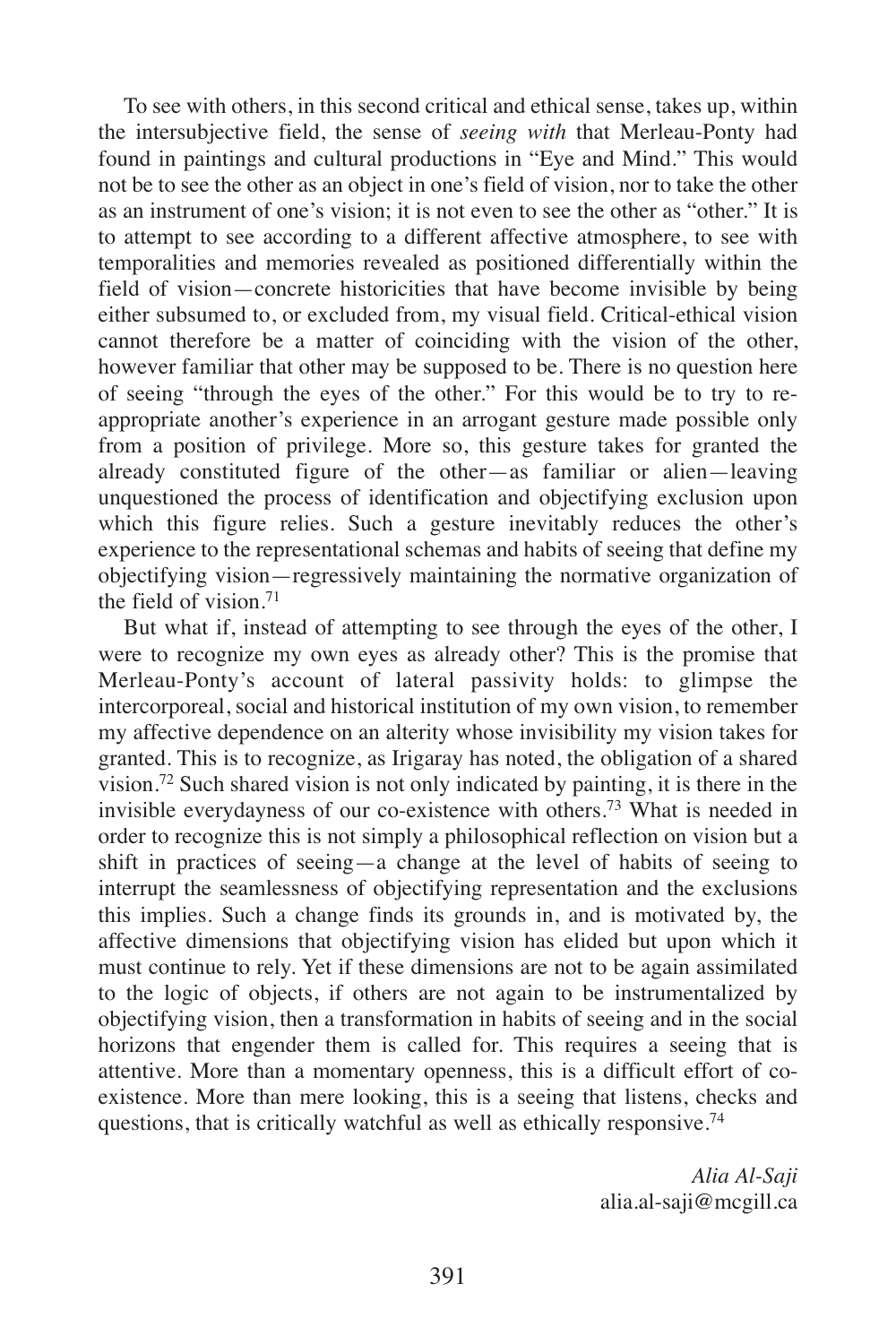#### *Bibliografia*

Alcoff, Linda Martín. "Habits of Hostility: On Seeing Race." *Philosophy Today,* 44 (Supplement 2000): 30-40.

\_\_\_\_\_\_\_\_\_\_\_. "Toward a Phenomenology of Racial Embodiment," in *Race,* ed. Robert Bernasconi. Oxford: Blackwell Publishers, 2001, 267-283.

\_\_\_\_\_\_\_\_\_\_\_. *Visible Identities: Race, Gender, and the Self.* Oxford: Oxford University Press, 2006.

Barbaras, Renaud. *The Being of the Phenomenon: Merleau-Ponty's Ontology,* trans. Ted Toadvine and Leonard Lawlor. Bloomington: Indiana University Press, 2004.

Bergson, Henri. *Matière et mémoire: Essai sur la relation du corps à l'esprit.* Paris: Presses Universitaires de France, 1896.

\_\_\_\_\_\_\_\_\_\_\_. *La pensée et le mouvant.* Paris: Presses Universitaires de France, 1938.

Carbone, Mauro. *The Thinking of the Sensible: Merleau-Ponty's A-Philosophy.* Evanston: Northwestern University Press, 2004.

\_\_\_\_\_\_\_\_\_\_\_. *La visibilité de l'invisible: Merleau-Ponty entre Cézanne et Proust.* Hildesheim: George Olms Verlag, 2001.

Casey, Edward S. "Habitual Body and Memory in Merleau-Ponty." *Man and World,* 17 (1984): 279-297.

\_\_\_\_\_\_\_\_\_\_\_. "The World at a Glance" in *Chiasms: Merleau-Ponty's Notion of Flesh,* ed. Fred Evans and Leonard Lawlor. Albany: State University of New York Press, 2000, 147-164.

- Fanon, Frantz. *Black Skin, White Masks,* trans. Charles Lam Markmann. New York: Grove Press, 1967.
- Fielding, Helen A. "'Only Blood Would Be More Red': Irigaray, Merleau-Ponty and the Ethics of Sexual Difference." *Journal of the British Society for Phenomenology,* 32 (2), May 2001: 147-159.

\_\_\_\_\_\_\_\_\_\_\_. "White Logic and the Constancy of Color." In *Feminist Interpretations of Maurice Merleau-Ponty,* ed. Dorothea Olkowski and Gail Weiss. University Park, PA: The Pennsylvania State University Press, 2006, 71-89.

- Fóti, Véronique. *Vision's Invisibles: Philosophical Explorations.* Albany: State University of New York Press, 2003.
- Frye, Marilyn. *The Politics of Reality: Essays in Feminist Theory.* Freedom, CA: The Crossing Press, 1983.
- Haar, Michel. "Painting, Perception, Affectivity," trans. Véronique Fóti, in *Merleau-Ponty: Difference, Materiality, Painting,* ed. Véronique Fóti. New Jersey: Humanities Press, 1996, 177-193.

Heidegger, Martin. "The Age of the World Picture" in *The Question Concerning Technology and Other Essays*, trans. W. Lovitt. New York: Harper & Row, 1977.

Husserl, Edmund. *Analyses Concerning Passive and Active Synthesis: Lectures on Transcendental Logic,* trans. Anthony J. Steinbock. Dordrecht: Kluwer Academic Publishers, 2001.

Irigaray, Luce. "To Paint the Invisible," trans. Helen Fielding. *Continental Philosophy Review,* 37 (2004): 389-405.

- Johnson, Galen A. "Thinking in Color: Merleau-Ponty and Paul Klee" in *Merleau-Ponty: Difference, Materiality, Painting,* ed. Véronique Fóti. New Jersey: Humanities Press, 1996, 169-176.
- Lawlor, Leonard. *The Implications of Immanence: Toward a New Concept of Life.* New York: Fordham University Press, 2006.
- Levin, David Michael. *The Philosopher's Gaze: Modernity in the Shadows of Enlightenment.* Berkeley: University of California Press, 1999.
- Lugones, Maria. "Playfulness, 'World'-Traveling, and Loving Perception" in *Women, Knowledge and Reality: Explorations in Feminist Philosophy,* ed. Ann Garry and Marilyn Pearsall. London and New York: Routledge, 1996, 419-433.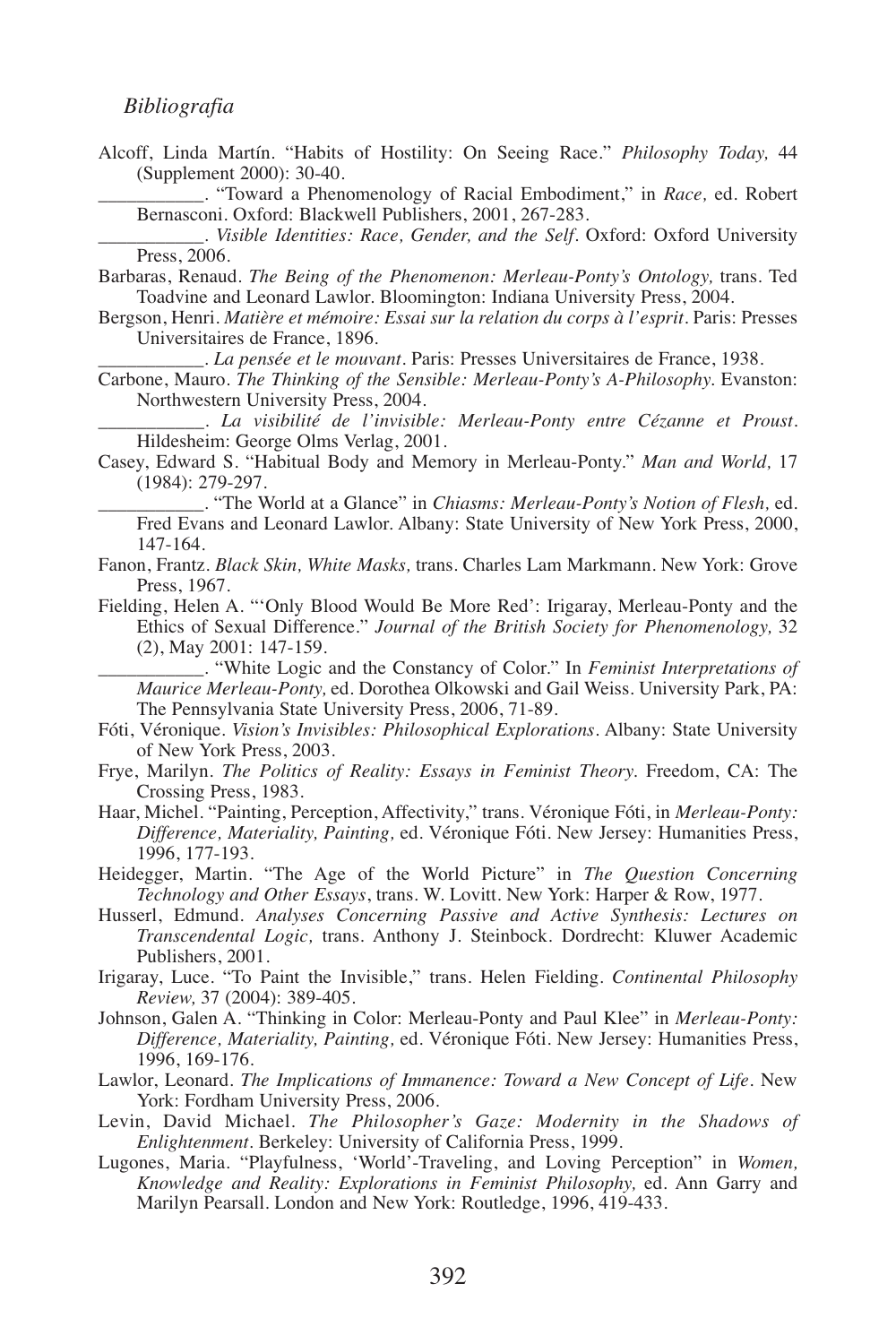Merleau-Ponty, Maurice. "Eye and Mind," trans. Carleton Dallery, in *The Primacy of Perception and other essays on phenomenological psychology, the philosophy of art, history and politics.* Evanston: Northwestern University Press, 1964, 159–90.

\_\_\_\_\_\_\_\_\_\_\_. *L'Institution, La Passivité, Notes de cours au Collège de France, 1954-1955*. Paris: Éditions Belin, 2003.

\_\_\_\_\_\_\_\_\_\_\_. *L'Œil et l'Esprit*. Paris: Éditions Gallimard, 1964.

\_\_\_\_\_\_\_\_\_\_\_. *Phénoménologie de la perception.* Paris: Éditions Gallimard, 1945.

\_\_\_\_\_\_\_\_\_\_\_. *Phenomenology of Perception*, trans. C. Smith. London: Routledge and Kegan Paul, 1962.

\_\_\_\_\_\_\_\_\_\_\_. *Signes.* Paris: Librairie Gallimard, 1960.

\_\_\_\_\_\_\_\_\_\_\_. *Le visible et l'invisible, suivi de notes de travail,* établi par C. Lefort. Paris: Éditions Gallimard, 1964.

\_\_\_\_\_\_\_\_\_\_\_. *The Visible and the Invisible,* ed. C. Lefort, trans. A. Lingis. Evanston: Northwestern University Press, 1968.

- Oliver, Kelly. *Witnessing: Beyond Recognition.* Minneapolis: University of Minnesota Press, 2001.
- Ortega, Mariana. "Being Lovingly, Knowingly Ignorant: White Feminism and Women of Color." *Hypatia,* 21, 3 (Summer 2006), 56-74.
- Weiss, Gail. *Body Images: Embodiment as Intercorporeality.* New York and London: Routledge, 1999.

. *Refiguring the Ordinary*. Bloomington and Indianapolis: Indiana University Press, 2008.

Young, Iris Marion. *On Female Body Experience*. Oxford: Oxford University Press, 2005.

\_\_\_\_\_\_\_\_\_\_\_. "Throwing like a Girl: Twenty years later." In *Body and Flesh: A Philosophical Reader,* ed. Donn Welton. Oxford: Blackwell Publishers Ltd., 1998, 286–90.

#### NOTES:

I wish to thank the members of the International Merleau-Ponty Circle, at its meeting in George Mason University in 2006, the participants in the inaugural meeting of *philoSophia* in Monteagle, Tennesse in 2007, and the participants in the workshop on "Sexual Difference and Embodiment" at the University of Alberta in 2007 for their insightful comments on earlier drafts of this paper. I also wish to acknowledge the support of the Social Sciences and Humanities Research Council of Canada.

- 1 I am not looking in this paper for "a second or figurative meaning of vision," but for other ways of seeing with our bodies and our eyes. Cf. Maurice Merleau-Ponty, *The Visible and the Invisible,* ed. C. Lefort, trans. A. Lingis (Evanston: Northwestern University Press, 1968), 145; *Le visible et l'invisible, suivi de notes de travail,* établi par C. Lefort (Paris: Éditions Gallimard, 1964), 191. Henceforth cited as VI with English then French pagination.
- 2 Linda Martín Alcoff, "Toward a Phenomenology of Racial Embodiment," in *Race,* ed. Robert Bernasconi (Oxford: Blackwell Publishers, 2001), 272.
- 3 Maurice Merleau-Ponty, *Phenomenology of Perception*, trans. C. Smith (London: Routledge and Kegan Paul, 1962), 229; *Phénoménologie de la perception* (Paris: Éditions Gallimard, 1945), 265. Henceforth cited as PhP with English then French pagination.
- 4 Gail Weiss, *Body Images: Embodiment as Intercorporeality* (New York and London: Routledge, 1999), 46-8.
- 5 It should be clear that this is a different enterprise than that of resorting to the absurdity of "color-blindness," which simply serves to veil the mechanisms of racism and racializing perception, and so claims to return to a more direct vision without addressing the mechanisms of normalizing vision.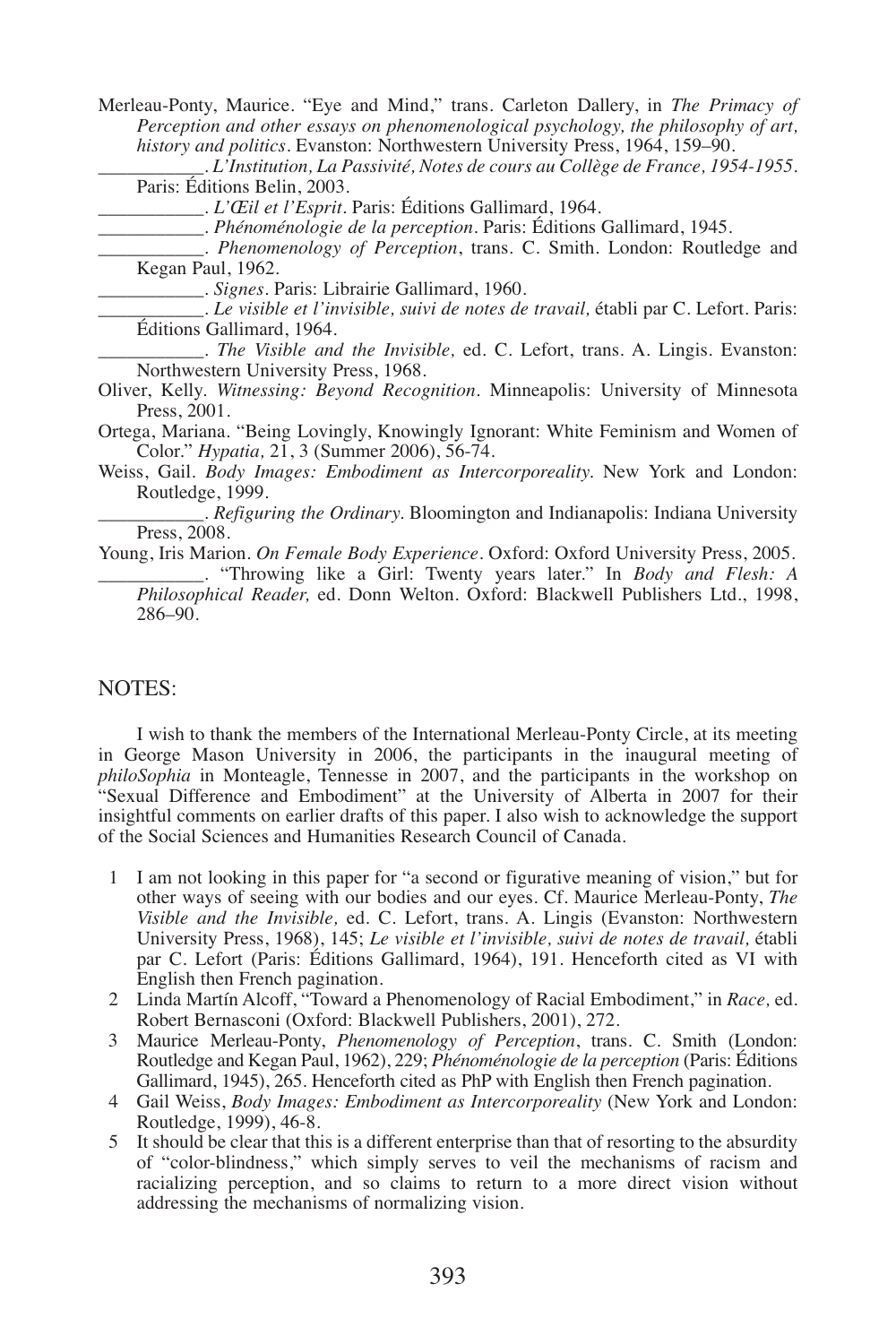- 6 Linda Martín Alcoff, "Habits of Hostility: On Seeing Race," *Philosophy Today,* Volume 44, SPEP supplement 2000, 38. See also "Toward a Phenomenology of Racial Embodiment," 281.
- 7 Kelly Oliver, *Witnessing: Beyond Recognition* (Minneapolis: University of Minnesota Press, 2001), 219-224.
- 8 What I am calling *critical vision* in this paper is not the "second order or critical vision" that Merleau-Ponty criticizes in the *Phenomenology of Perception* (PhP 226/262). In the sense in which "critical vision" in the *Phenomenology* has as its function the analytical fragmentation and reification of the perceptual field into sensory qualities, my notion of critical vision as affective and dynamic shows precisely the abstraction of such a view. It should, however, be noted that to the degree to which Merleau-Ponty's description of "critical vision" in the *Phenomenology* is itself ambiguous—at times attributed to the painter  $(226-7/262)$  and at other times to the natural scientific attitude  $(226/261)$ —a link to Merleau-Ponty's later and more positive account of the painter's vision may be possible. It would then be necessary to recognize a shift between the *Phenomenology* and "Eye and Mind," whereby the "natural attitude of vision" (PhP 227/262), with which the *Phenomenology* often identifies, becomes critically self-aware and recalls its own "naturalization" and objectification.
- 9 David Michael Levin, *The Philosopher's Gaze: Modernity in the Shadows of Enlightenment* (Berkeley: University of California Press, 1999), 171.
- 10 Following bell hooks, Oliver is clear that loving eyes must also be critical and that the work of vision involves critical reinterpretation *(Witnessing,* 219). Though in "Habits of Hostility" Alcoff seems to advocate an ethical vision, "Toward a Phenomenology of Racial Embodiment" insists on both objectivist and subjectivist approaches to contextualism about race (270-271).
- 11 I am grateful to Gail Weiss for this crucial point. In this sense, self-critique and ethics must be understood to be co-conditional within critical-ethical vision. Ethics proceeds through self-critique, and self-critique risks falling into narcissism and totalization without the openness to an otherness irreducible to the self. In defense of using two terms, my methodology in what follows is to imaginatively extend each dimension or tendency of vision to its breaking point, in order to show how it cannot be the transformative vision it is without the other.
- 12 For more on subjectivity and subject-position, see Oliver, *Witnessing,* 17.
- 13 Maurice Merleau-Ponty, "Eye and Mind," trans. Carleton Dallery, in *The Primacy of Perception and other essays on phenomenological psychology, the philosophy of art, history and politics* (Evanston: Northwestern University Press, 1964), 159–90; *L'Œil et l'Esprit* (Paris: Éditions Gallimard, 1964). Henceforth cited as EM with English then French pagination.
- 14 Henri Bergson, *Matière et mémoire: Essai sur la relation du corps à l'esprit* (Paris: Presses Universitaires de France, 1896); *La pensée et le mouvant* (Paris: Presses Universitaires de France, 1938).
- 15 My choice of texts requires some explanation. "La perception du changement" is a curious essay for Bergson—for whom the alternative to perception is usually an intuition, more spiritual than sensible. In this essay, however, he is passionate in proposing a dilation of vision—not only as philosophical method but also as an enrichment of everyday lived experience. "Eye and Mind" is a curious essay for Merleau-Ponty. Merleau-Ponty's descriptions of vision are generally descriptive rather than evaluative (see *Phenomenology of Perception* with a few exceptions). But in "Eye and Mind" we find a systematic criticism of "normal" or profane vision and the explicit proposal of a corrective (in the form of the painter's vision).
- 16 In all this, it will be important to ask how it is that vision can go beyond its habitual and normalized functioning: how can vision come to see differently? For this to be possible, vision must find alternatives from within its own structure and genealogy (I will point to the importance of hesitation in this regard). There cannot be an in-itself or "natural" vision—only a naturalized vision that forgets its origin in habit.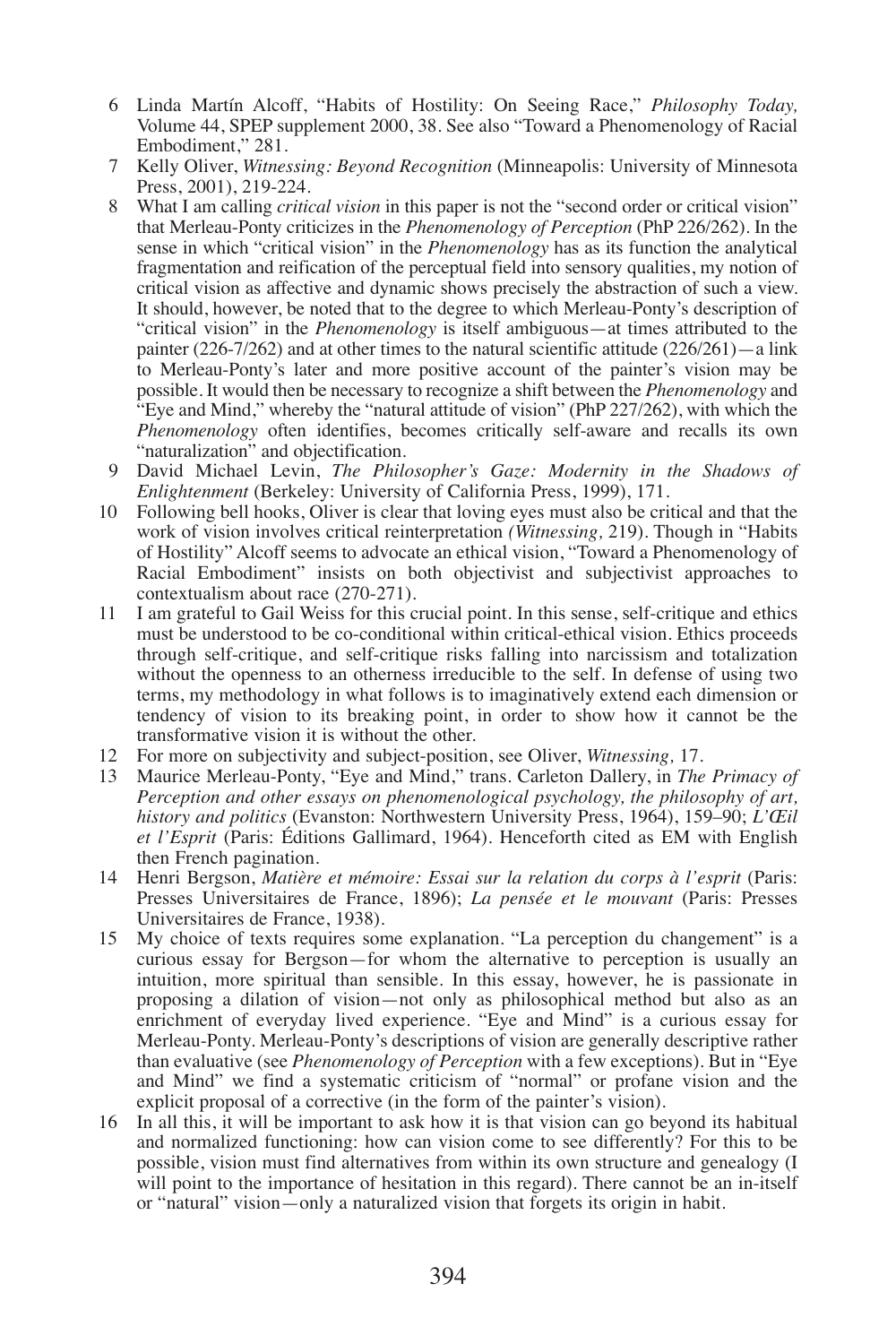- 17 Alcoff, "Toward a Phenomenology of Racial Embodiment," 275-6.
- 18 To re-read Merleau-Ponty: "The visible things about us rest in themselves, and their natural being is so full that it seems to envelop their perceived being, *as if* our perception of them were formed within them." (VI 122/163; emphasis added)
- 19 Merleau-Ponty notes that "it is impossible to say that nature ends here and that man or expression starts here." (EM 188/86-7) The invisibility of the process of naturalization sustains this ambiguity.
- 20 Bergson, *La pensée et le mouvant*, 151-2.<br>21 As Alcoff notes, drawing on Gadamer: "
- As Alcoff notes, drawing on Gadamer: "The concept of horizon helps to capture the background, framing assumptions we bring with us to perception and understanding, the congealed experiences that become premises by which we strive to make sense of the world, the range of concepts and categories of description that we have at our disposal." Cf. *Visible Identities: Race, Gender, and the Self* (Oxford: Oxford University Press, 2006), 95.
- 22 Here, we find hints of a critique of modernity and of perception as representation that echo Heidegger. In particular, "The Age of the World Picture" in *The Question Concerning Technology and Other Essays*, trans. W. Lovitt (New York: Harper & Row, 1977).
- 23 Though all institution involves forgetting for Merleau-Ponty, a productive forgetting that belongs to the process of sedimentation (cf. *Signes* (Paris: Librairie Gallimard, 1960), 74), I want to claim that objectification involves a blindness that is more limiting. This is the exclusion—contained in the "I cannot" analyzed below—of affectivity and visibility beyond that of objects.
- 24 See my discussion of Iris Marion Young's "Throwing Like a Girl" in section two.<br>25 See Iris Marion Young, On Female Body Experience (Oxford: Oxford Univer
- 25 See Iris Marion Young, *On Female Body Experience* (Oxford: Oxford University Press, 2005), 78.
- 26 This is not a division that goes along the lines of body-world, but roughly of sedimentation-diacriticality, and sometimes of diachrony-synchrony, although these divisions are themselves problematic, as I will attempt to show below.
- 27 To recall the *Phenomenology:* "Man is a historical idea and not a natural species . . . Human existence will force us to revise our usual notion of necessity and contingency, because it is the transformation of contingency into necessity by the act of taking in hand *[reprise]."* (PhP 170/199)
- 28 See Merleau-Ponty, "Eye and Mind," 161/14 and Bergson, *La pensée et le mouvant,* 151.
- 29 Bergson, *La pensée et le mouvant,* 152.
- 30 The painter's vision is characterized by affective openness; its receptivity is not circumscribed according to the already constituted field of objects. This recalls Picasso's famous claim: "Je ne cherche pas, je trouve" (cited in Edward S. Casey, "The World at a Glance" in *Chiasms: Merleau-Ponty's Notion of Flesh,* ed. Fred Evans and Leonard Lawlor (Albany: State University of New York Press, 2000), 154). In its openness to surprise and to the unexpected, the painter's vision may be likened to the "glance," whose phenomenology Casey has so well described. This is not to imply that hesitation is itself a style of seeing; rather, it is inscribed within the affective structure of vision, as will be discussed below.
- 31 Young, *On Female Body Experience,* 34.
- 32 *Ibid.,* 37.
- 33 *Ibid.,* 43-44.
- 34 *Ibid.,* 44-45. This is not to imply that women's responses to the patriarchal gaze are homogeneous, but that, whether complicit, resistant, or subversive, by being socially positioned as "feminine" one finds oneself already having to work within a field defined by this gaze and hence already hesitating, even as one seeks to overcome that hesitation.
- 35 *Ibid.,* 44.
- 36 I agree here with Gail Weiss's critical reformulation of Young's account to highlight the "socially referred" character of bodily existence (Weiss) rather than its "selfreference" (Young). Cf. *Body Images,* 46-8.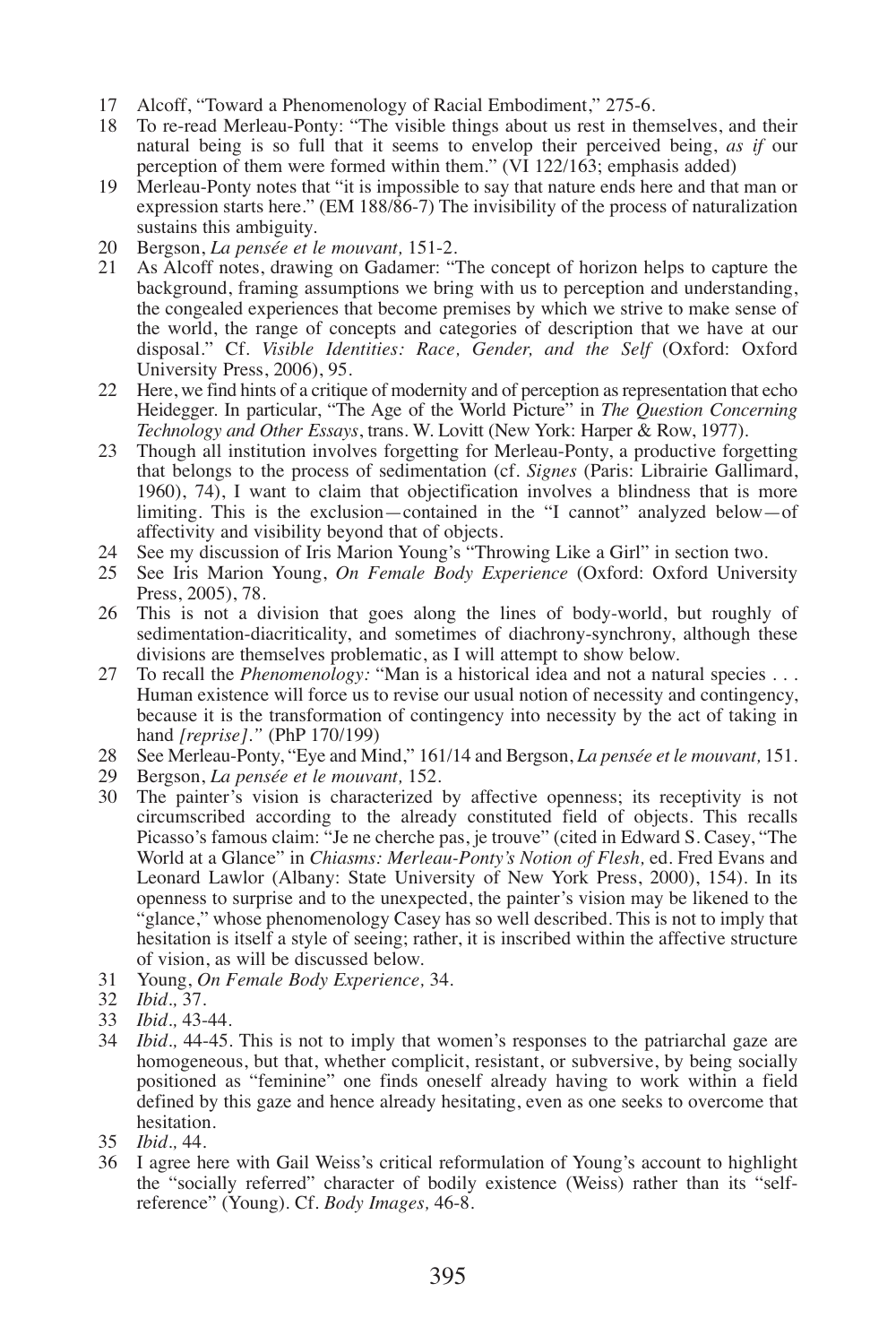- 37 The "I can" is always accompanied by a certain "I cannot" that serves to circumscribe and set limits to the field of my possible actions in the world. But, as Young points out, "I can" and "I cannot" are in this case only juxtaposed; it is their superimposition that gives rise to the contradictory modalities of "feminine" bodily existence *(On Female Body Experience,* 37). The passivity within the "I can" that I wish to point to here is more than the external limitation of a juxtaposed "I cannot."
- 38 For Merleau-Ponty's attempts to overcome the activity-passivity dichotomy, see *L'Institution, La Passivité, Notes de cours au Collège de France, 1954-1955* (Paris: Éditions Belin, 2003), 250. Leonard Lawlor develops this notion of powerlessness within life in *The Implications of Immanence: Toward a New Concept of Life* (New York: Fordham University Press, 2006), 146.
- 39 Young offers her own critique of this tendency to treat the masculine as neutral measure, in "Throwing like a Girl: Twenty years later" in *Body and Flesh: A Philosophical Reader,* ed. Donn Welton (Oxford: Blackwell Publishers Ltd., 1998), 286–90.
- 40 See Marilyn Frye, "In and Out of Harm's Way: Arrogance and Love" in *The Politics of Reality: Essays in Feminist Theory* (Freedom, CA: The Crossing Press, 1983), 52- 83. In other words, such hesitation would be a critical corrective to the exclusionary logic, the "I cannot see otherwise than objects," of objectifying vision.
- 41 Merleau-Ponty's emphasis in his later work on color as a purely diacritical dimension of visibility has been read by Irigaray, and shown by Fielding, to be a forgetfulness of the expressivity and affectivity of materiality. Cf. Helen Fielding, "'Only Blood Would Be More Red': Irigaray, Merleau-Ponty and the Ethics of Sexual Difference," *Journal of the British Society for Phenomenology,* 32 (2), May 2001: 147-159.
- 42 Bergson, *La pensée et le mouvant,* 264-5.
- 43 Véronique Fóti points to Merleau-Ponty's quest for an "aesthetics of gravity," one called for by his philosophy of the *flesh* but that his transcendental reading of vision elides. Cf. *Vision's Invisibles: Philosophical Explorations* (Albany: State University of New York Press, 2003), 77, 79.
- 44 Luce Irigaray, "To Paint the Invisible," trans. Helen Fielding, *Continental Philosophy Review,* 37 (2004), 401-2.
- 45 Although Merleau-Ponty acknowledges the diacriticality of the human body in a working note to *The Visible and the Invisible—*describing the twoness of the body as that through which "the use of the diacritical" becomes possible (VI 217/270)—the affective weight of diacritical dimensions is rarely mentioned. The exception to this is color and speech in the *Phenomenology of Perception.* See Michel Haar, "Painting, Perception, Affectivity," trans. Véronique Fóti, in *Merleau-Ponty: Difference, Materiality, Painting, ed. Véronique Fóti (New Jersey: Humanities Press, 1996), 179,* 188.
- 46 For an analysis of Merleau-Ponty's account of color that, I believe, goes in this direction by showing how color cannot be a formal totalization but is already *expression,* see Galen A. Johnson, "Thinking in Color: Merleau-Ponty and Paul Klee" in *Merleau-Ponty: Difference, Materiality, Painting,* 169-176.
- 47 See Gail Weiss, *Refiguring the Ordinary* (Bloomington and Indianapolis: Indiana University Press, 2008), 75-86.
- 48 For an analysis of how the dimension of lighting according to which we see the visual field is itself motivated by the social horizon or institution of racism, so that our habits of seeing are structured according to racist schemas, see Helen Fielding, "White Logic and the Constancy of Color" in *Feminist Interpretations of Maurice Merleau-Ponty,* ed. Dorothea Olkowski and Gail Weiss (University Park, PA: The Pennsylvania State University Press, 2006), 80, 83.
- 49 "The painter's world is a visible world, nothing but visible: a world almost demented because it is complete when it is yet only partial." (EM 166/27)
- 50 As applied to painting in "Eye and Mind," the term "unhearing historicity" is ambiguous. On the one hand, it points to the non-teleological, oblique and open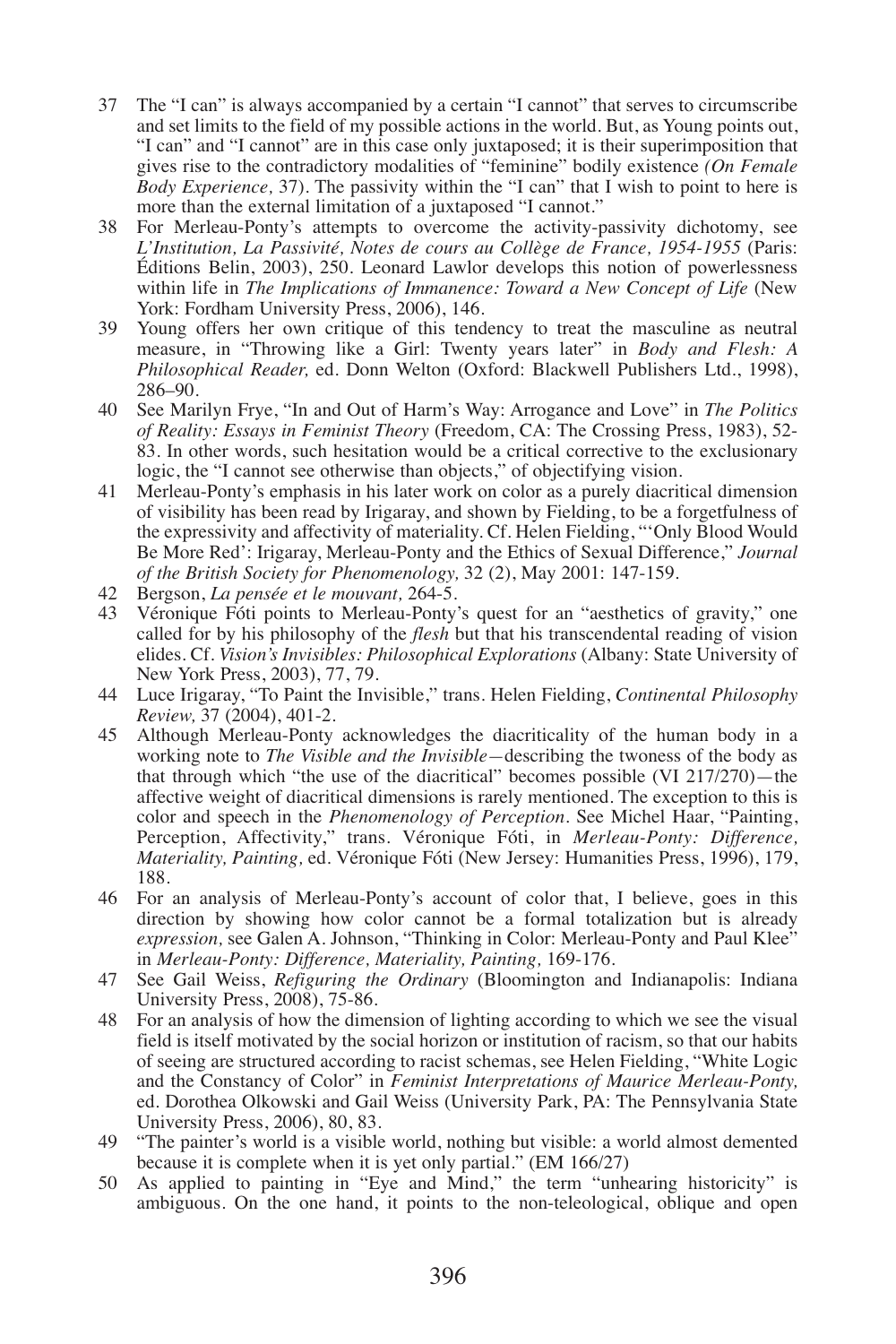historicity of painting. On the other hand, it assigns painting to the ahistorical realm of "mute 'thinking'" (EM 189/91), installing a radical difference between painting and language that goes against Merleau-Ponty's own attempt to undermine such a division at the end of "Eye and Mind." See Haar's critique of the "anti-historiality" of Merleau-Ponty's interpretation of art, in "Painting, Perception, Affectivity," 179-180.

- 51 This echoes Alcoff's call for "subjectivist," and phenomenological, contextual approaches to race that begin from the everydayness of the lived experience of racialization and that would supplement "objectivist" approaches to race which focus on general definitions and structures. Cf. "Toward a Phenomenology of Racial Embodiment," 270-271.
- 52 See Alcoff, *Visible Identities,* 124, and Weiss, *Refiguring the Ordinary,* 88.
- 53 Bergson notes: "J'examine les conditions où ces affections se produisent: je trouve qu'elles viennent toujours s'intercaler entre des ébranlements que je reçois du dehors et des mouvements que je vais exécuter, comme si elles devaient exercer une influence mal déterminée sur la démarche finale. Je passe mes diverses affections en revue: il me semble que chacune d'elles contient à sa manière une invitation à agir, avec en même temps, l'autorisation d'attendre et même de ne rien faire." *(Matière et mémoire,* 11-12)
- 54 *Ibid.,* 251.
- 55 *Ibid.,* 56-57. Most importantly, Bergson notes that there is no perception without affection, since the body is not a mathematical point in space, but flesh. *(Ibid.,* 59)
- 56 *Ibid.,* 55. This quotation evokes the complex question of the role of pain in subject formation and annihilation, a question that I can only raise here.
- 57 *Ibid.,* 56. Acknowledging, in this way, the affective dimensions of experience may allow us to reconceive the powerlessness within the phenomenological "I can" as not merely privative (see section two).
- 58 Bergson notes that bodily affectivity is the limit at which hetero-affection and selfaffection, outside and inside coincide: "Passez maintenant à la limite, supposez que la distance devienne nulle, c'est-à-dire que l'objet à percevoir coïncide avec notre corps, c'est-à-dire enfin que notre corps soit l'objet à percevoir." *(Ibid.,* 57-58) "Et c'est pourquoi [la] surface [de mon corps], limite commune de l'extérieur et de l'intérieur, est la seule portion de l'étendue qui soit à la fois perçue et sentie." *(Ibid.,* 58) In this regard, we find important phenomenological resemblances, but also ontological differences, between Bergson and Edmund Husserl's *Analyses Concerning Passive and Active Synthesis: Lectures on Transcendental Logic,* trans. Anthony J. Steinbock (Dordrecht: Kluwer Academic Publishers, 2001), avenues that I do not have space to develop here.
- 59 *Ibid.,* 58. Hence it is arguable that this effort is "effective" in a different direction—by giving rise to an awareness of one's situation, to responses to that situation (whether defensive, complicit or resistant), and to thinking.
- 60 See Edward S. Casey, "Habitual Body and Memory in Merleau-Ponty," *Man and World,* 17 (1984): 279-297. For more on the temporality of the prepersonal, see my essay "'A Past Which Has Never Been Present': Bergsonian Dimensions in Merleau-Ponty's Theory of the Prepersonal," *Research in Phenomenology,* 38, 1 (2008): 41-71.
- 61 It may be asked whether hesitation is only a remedy for the arrogant vision of those in positions of privilege. What needs to be recalled here is Maria Lugones's point that oppression is not an exclusive possession, but that one may be at once the object and agent of objectifying vision. I would add that critical vision has an important role to play in both cases; it does not only work to interrupt objectifying vision directed towards others, but may also question habitual and "interiorized" social categories through which one sees oneself and others of one's social group. Cf. Lugones, "Playfulness, 'World'-Traveling, and Loving Perception" in *Women, Knowledge and Reality: Explorations in Feminist Philosophy,* ed. Ann Garry and Marilyn Pearsall (London and New York: Routledge, 1996), 421.
- 62 For Mauro Carbone's notion of *"seconder,"* translated as *"'complying with,' from within,* the showing of the sensible itself," see *The Thinking of the Sensible: Merleau-Ponty's A-Philosophy* (Evanston: Northwestern University Press, 2004), 37; *La*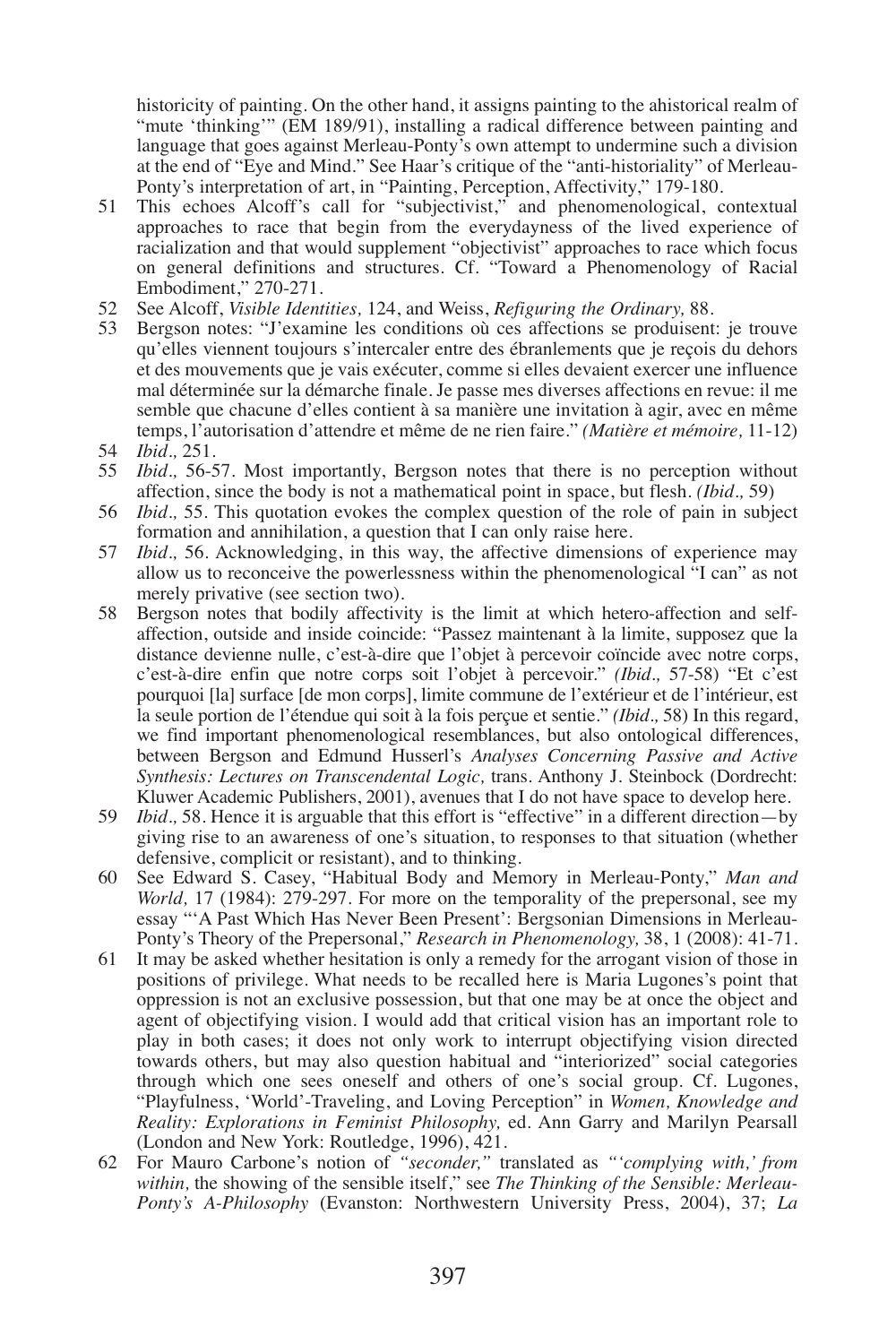*visibilité de l'invisible: Merleau-Ponty entre Cézanne et Proust* (Hildesheim: George Olms Verlag, 2001), 177, 185.

- 63 Merleau-Ponty, *L'Institution, La Passivité,* 249-250. The reference here is to an experiment by M. Wertheimer, *Experimentelle Studien über das Sehen von Bewegung, Ztschr.* f. Ps. 1912, cited in the *Phenomenology of Perception,* 248-9/287-9.
- 64 Merleau-Ponty, *L'institution, La Passivité,* 250.
- 65 For more on Merleau-Ponty's notion of "dimension," see Renaud Barbaras, *The Being of the Phenomenon: Merleau-Ponty's Ontology,* trans. Ted Toadvine and Leonard Lawlor (Bloomington: Indiana University Press, 2004), 174ff.
- 66 Merleau-Ponty, *L'institution, La Passivité,* 250.
- 67 "Le nouveau niveau ne serait rien de défini sans ce qui l'a précédé, sans mon histoire." *(Ibid.,* 250)
- 68 *Ibid.,* 251.
- 69 This is an "arrogating" vision, to use Marilyn Frye's term *(The Politics of Reality,* 69). As Maria Lugones points out, such vision grafts the flesh of the other to myself, instrumentalizing the other and refusing to see her within her own "worlds" ("Playfulness, 'World'-Traveling, and Loving Perception," 420-424).
- 70 This can be related to the way in which racializing perception, and racism and colonialism more generally, are pathological according to Frantz Fanon. Cf. *Black Skin, White Masks,* trans. Charles Lam Markmann (New York: Grove Press, 1967), 10-11, 192.
- 71 Merleau-Ponty notes this danger: "to bring a vision that is not our own into account . . . it is always from the unique treasury of our own vision that we draw, and experience therefore can teach us nothing that would not be outlined in our own vision." (VI 143/188)
- 72 Irigaray, "To Paint the Invisible," 403.
- 73 I thank Moira Gatens for pointing this out to me.
- 74 See Mariana Ortega, "Being Lovingly, Knowingly Ignorant: White Feminism and Women of Color," *Hypatia,* 21, 3 (Summer 2006), 60-61. By invoking listening here, I mean to point to the synaesthetic openness of this vision.

## **Une phénoménologie de la vision critique-éthique : Merleau-Ponty, Bergson et la question du voir différemment**

En référence à *L'œil et l'esprit* de Merleau-Ponty, à *Matière et mémoire* et à *La perception du changement* de Bergson, je pose la question des ressources disponibles dans la vision pour interrompre des habitudes objectivantes de la vision. Tant Bergson que Merleau-Ponty situent la possibilité de voir différemment dans la figure du peintre, je développe sur la base de leurs textes et en dialogue avec l'œuvre d'Iris Marion Young une phénoménologie plus large de l'hésitation sur la bas de ce que j'appelle la « vision critique-éthique ». Je soutiens que l'hésitation s'enracine dans l'affect et mène à la mémoire critique. Dans l'hésitation, la coïncidence apparente entre mes habitudes de vision et le visible est décentrée, révélant ces habitudes et leur référence sociale en tant qu'horizon constitutif de mon champ de vision. L'hésitation, dès lors, fournit le moment phénoménologique à l'intérieur duquel la vision peut devenir d'un coup *critiquement attentive*, déstabilisant ses habitudes objectivantes, et *éthiquement responsive*, en recueillant ses fondements affectifs. Le critique et l'éthique sont ici inséparables. Au plan critique, cette vision est une conscience (*awareness*) des structures de l'invisibilité, diacritiques et habituelles, sociales et historiques auxquelles ma vision est endettée – des dimensions qui instituent des manières particulières de voir et d'être comme norme et en laissent d'autres de côté. Au plan éthique, c'est la reconnaissance du fait que voir est toujours déjà voir avec